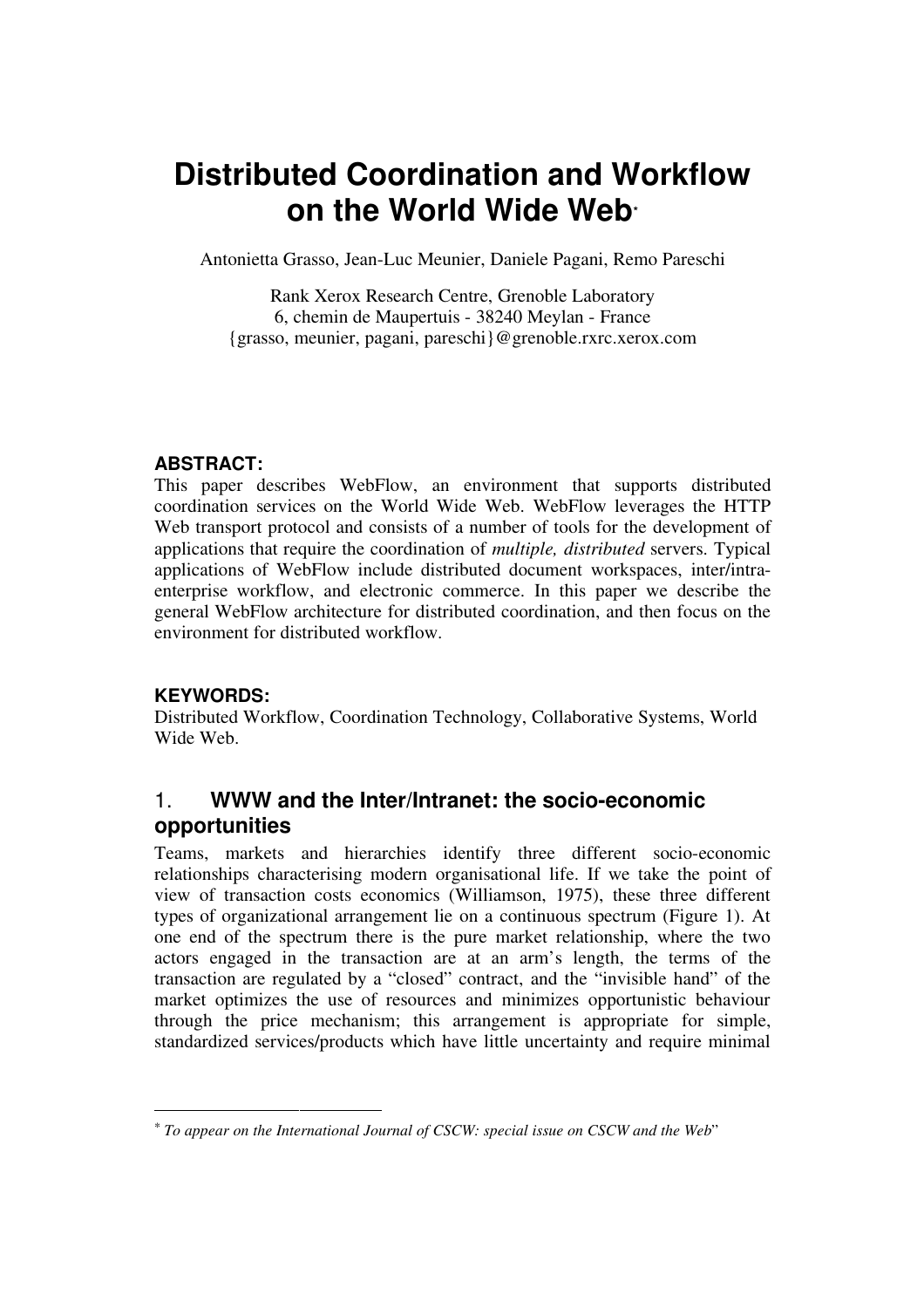trust among the actors<sup>1</sup>. At the opposite end of the spectrum there is the team arrangement, which is appropriate for very complex products/services with high uncertainty. In this case, there must be maximal trust and willingness to cooperate among the involved social actors, as they might need to cope with surprises that can emerge during the transaction. In fact, in the absence of a legal contract, the optimal use of resources is ensured by the "invisible hand-shake" among team members, who rely on social mechanisms such as leadership and comradeship to ensure successful coordination and completion of the transaction. In the middle of the spectrum there is the hierarchical arrangement, where the "visible hand" of management coordinates people working under an "open" employment contract. Besides these three main types of organizational arrangements, there are other intermediate forms, such as networks of alliances among companies and virtual enterprises.



CLF coordination on the Web infrastructure Figure 1: Technology to support market, hierarchical and team arrangements.

Information technology can be viewed as coordination technology that changes the structure of transaction costs (Ciborra, 1993), thus allowing organizations to freely shift along the spectrum, picking up the optimal type of organizational arrangement for a given product/service. For example, using IT to support supplier-manufacturer relations, some companies can find that it is more convenient to outsource part of the business (move from hierarchy to market); or, by using groupware technology to support distributed teams, companies can create inter-functional teams for tighter integration across departments (from hierarchy to teams).

The coordination technology available up to now has, however, been specialized to support only a specific organizational arrangement: groupware to support teams, workflow to support the coordination of hierarchical processes, electronic commerce and EDI to support market transactions. Thus, coordination technology is often the enabler that makes a new organizational arrangement possible, but then becomes a barrier to further changes.

By providing an homogeneous medium and computational framework to support communication and coordination over a wide range of organizational arrangements, the World Wide Web and Inter/Intranet infrastructure have the

j

<sup>&</sup>lt;sup>1</sup> On the other hand, societies where trust extends to market relationships can have a competitive edge with respect to "trustless" societies. See (Fukuyama, 1996).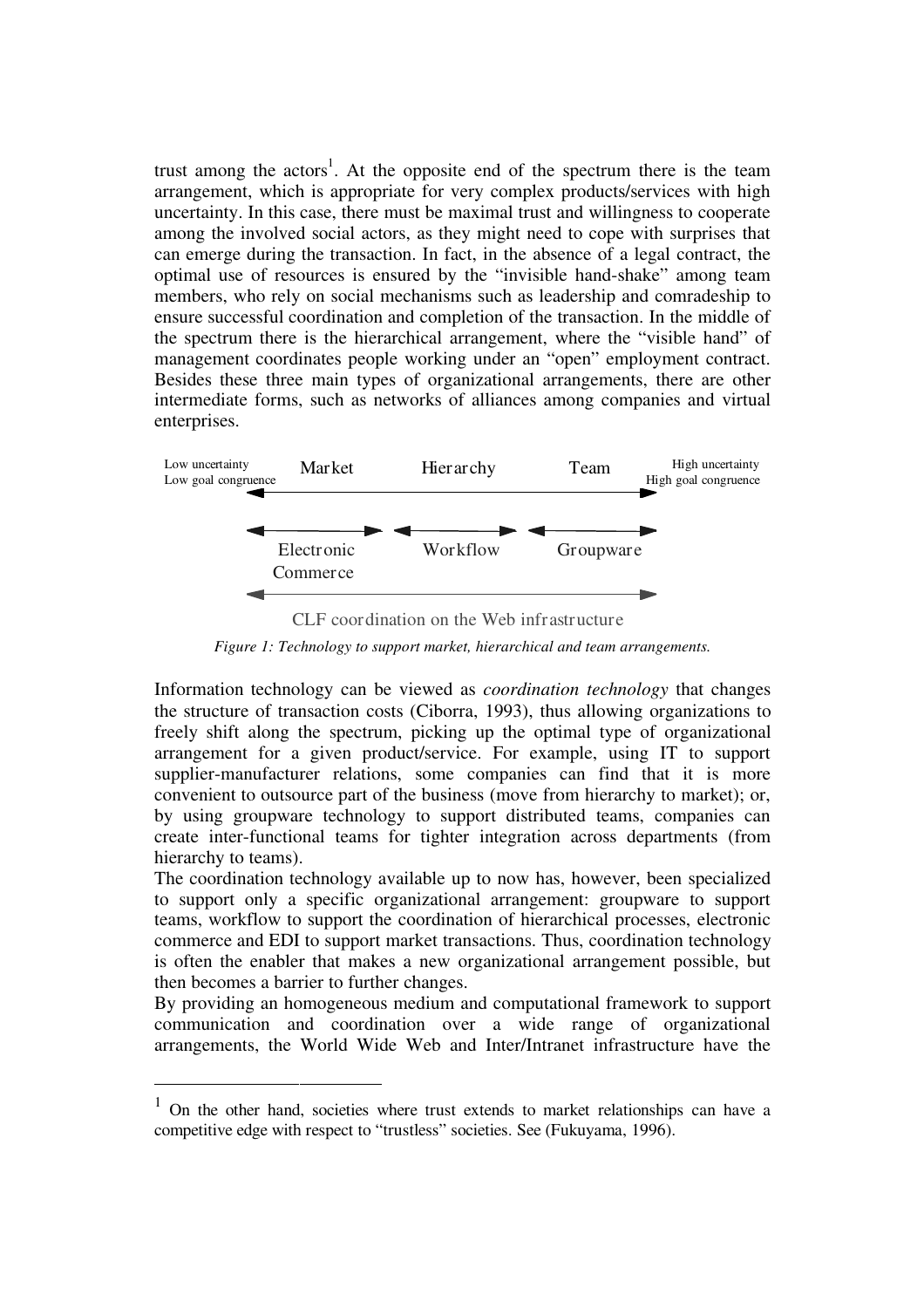potential to reverse this state of affairs. In fact, this homogeneous platform can be used to support business transactions along the entire spectrum, from electronic commerce on the Internet to workflow, knowledge sharing and community building on Intranets. Therefore, the Web enables enterprises to adapt rapidly to changing market conditions by shifting the borders of the enterprise (insourcing and outsourcing), and by adopting tighter or looser coordination mechanisms for internal operations (functional departments, processes, and teams). Furthermore, the Web offers the opportunity to develop new coordination mechanisms to improve customer/supplier relations and internal operations. For example, a building society can offer customers the possibility to apply for a mortgage on the Internet; if the internal mortgage process is managed through the corporate Intranet, the building society can use the same platform to coordinate the various internal departments that need to be involved as well as external third parties (e.g. solicitors), and give customers the possibility to monitor the progress of the mortgage application. Distributed print on demand factories are another example: digital print technologies and the Web enable the shift from "print-and-distributeon-paper" to "distribute-electronically-and-print": a print job may now be partitioned according to the location where the paper copies are needed (e.g., 10 copies in London, 15 copies in Paris, 5 copies in Milano, etc.) and delegated to various sites such as networked print shops, sub-contractors, or customer's print and computing facilities. These examples show the benefit of using the same platform both within and outside the enterprise: the borders of the company and of functional departments become much easier to shift and blur, by inventing new organizational arrangements to coordinate customers, internal units and suppliers.

# 2. WWW and the Inter/Intranet: the technological challenge

Another way to understand the organizational impact of the Web is by looking at the practical difficulty of widely distributed user-oriented applications. This is a well-known problem that can be analyzed in terms of the following three subproblems (Borenstein, 1992):

- The problem of remote installation;
- The problem of user buy-in;
- The problem of heterogeneous user environments.

The wide acceptance of the Web infrastructure has made these issues disappear: a Web application does not require remote installation, provides an interface the user is already familiar with, and is capable of interconnecting users equipped with heterogeneous platforms. This change makes feasible applications that span the whole spectrum of organizational arrangements, from market to teams.

Unfortunately, this is only part of the answer — more is needed, to make the potential of a more flexible and adaptive organizational life into a reality. In fact, the software constructs so far available for application development on the Web belong to the simplest kind of client-server computing. This is not enough for the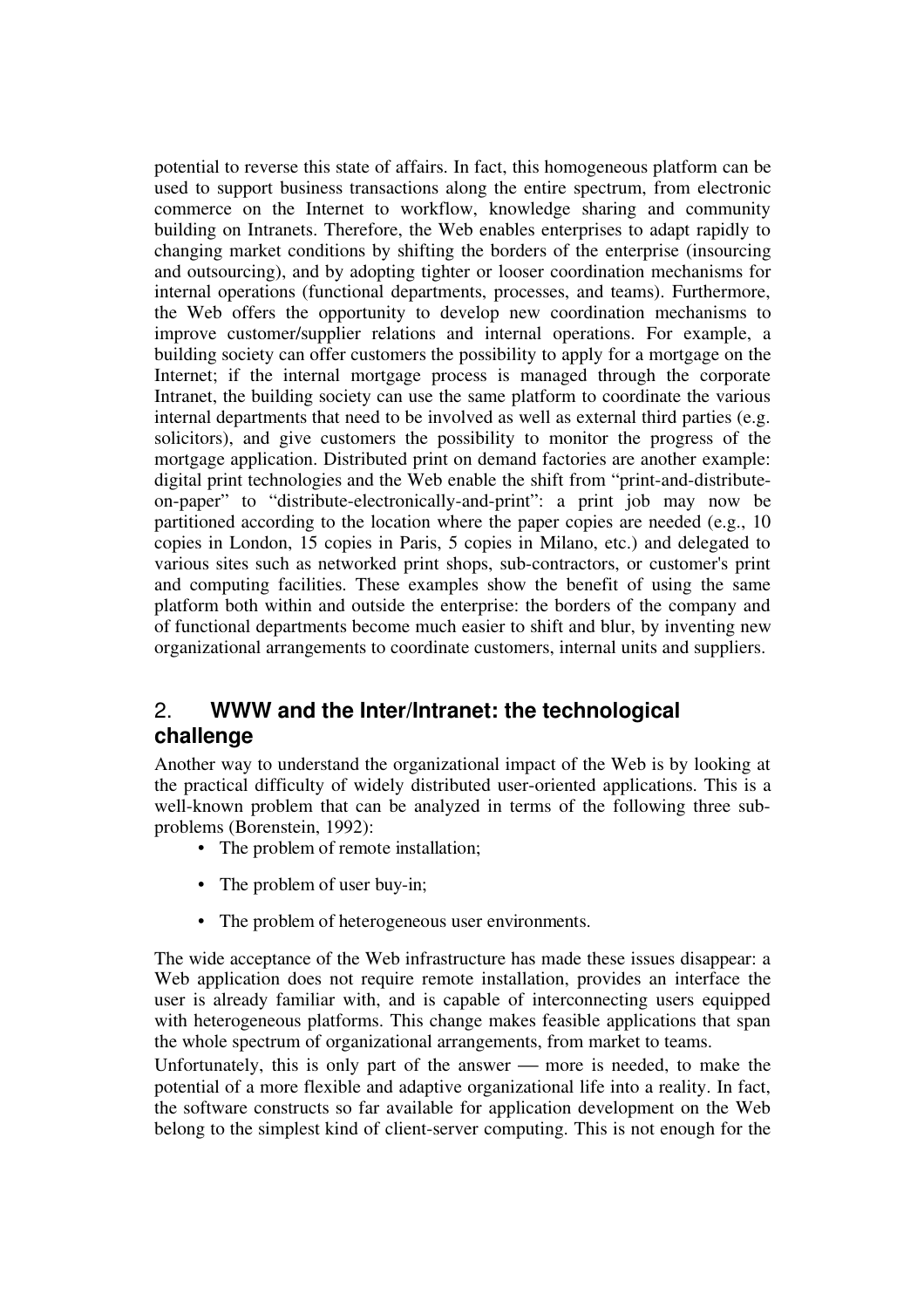development of complex applications that require the coordination of multiple components. In particular, the following coordination problems need to be tackled:

- *Multi-server, distributed coordination*. The Web is based on a clientserver architecture designed for multiple, distributed clients that access a single server. By contrast, the application domains described above involve the coordination of multiple servers. For example, a typical electronic commerce application may require that a client performing a travel reservation coordinates several independent transactions on different servers such as reserving a flight, reserving a car, reserving a hotel room and checking the credit card. Furthermore, the very nature of the Web requires that coordinators communicate with resources distributed over a wide-area network — hence the need to break-down a single logical coordinator into multiple, distributed physical coordinators running at different sites and interacting with local resources. For example, a workflow system supporting a customer-supplier process involves coordinating two workflow engines, one on the customer's premises and one on the supplier's, both responsible for their own local sub-processes. In such an environment, the following technical problems must be addressed: global vs. local consistency, redundant coordinators and resources, tolerance to failures of communication links and computing resources.
- Flexible, adaptive coordination. The Web provides an homogeneous platform to support market, hierarchical and team arrangements. It is, however, up to the developer to create applications that are flexible enough to address the different coordination requirements of each arrangement, from highly structured and standardised market transactions to unstructured, document- and knowledge-intensive team relations hence the need for basic distributed coordination primitives that can be arranged to address different user and system needs.

# 3. Meeting the challenge: coordination middleware

In the development of WebFlow, we have addressed these needs by adopting the Coordination Language Facility, CLF for short, (Andreoli et al., 1996; Andreoli et al., 1994), a middleware environment for distributed coordination. The CLF provides a basic set of library tools for building coordinators and resource managers, namely software agents for, respectively, the coordination of complex tasks and the management of resources in distributed environments. On top of the generic modules provided by the CLF we have then developed further modules, such as activity servers and task list managers for distributed workflow, which are specific to the WebFlow environment.

We shall characterize in detail the relationship between WebFlow and the underlying CLF middleware in the course of Section 4. In this section we wish to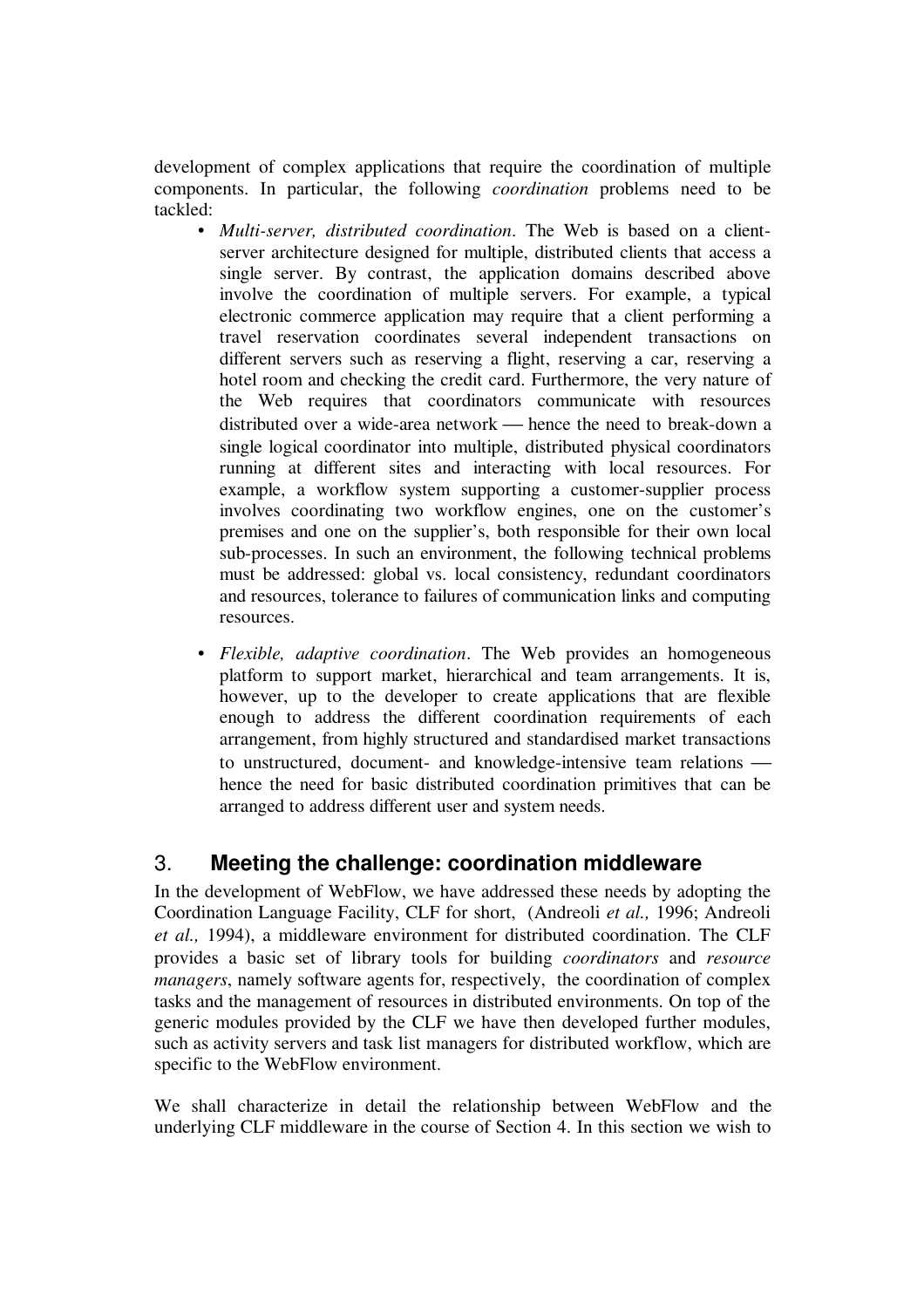give a flavour of two key features of the WebFlow environment that strictly rely on the use of the CLF as a supporting infrastructure. Specifically, the WebFlow architecture addresses the issue of distributed, multi-server coordination as two levels, server and client (Figure 2):

- On the server side: resource managers are used to extend the standard functionalities of Web servers. Resources represent capabilities of the Web server that can be coordinated; for example, in a document workspace a resource can be a document, or in a workflow system a resource can be an activity. A WebFlow server handles the messages of a standard Web browser, as well as CLF messages encapsulated on the HTTP transport protocol that allow a special client (the coordinator) to insert, inquiry, reserve and consume resources. This approach is similar to the one used in message oriented middleware (MOM) systems, such as IBM MQSeries and Dec MessageQ, that coordinate distributed servers through persistent message queues where messages can be consumed, inserted or browsed (Alonso et al., 1995).
- On the client side: the behaviour of coordinators  $-$  the clients that implement inter-server coordination — can be itself fine-tuned to meet specific application requirements. The desired coordination pattern is expressed with a rule-based script. Each rule of the script is executed as follows: the coordinator first makes server-by-server inquiries for the resources that satisfy given criteria; if they are found, the coordinator tries to reserve them; if all reservations succeed, the coordinator commits and transactionally consumes all the resources; finally it notifies, if appropriate, other servers that new resources should be inserted, as a post-condition of the performed transaction. This simple transactional protocol guarantees that each resource is consumed by one and only one coordinator, even if multiple or redundant coordinators are competing for the same resource. A key property of coordinators is that they are reflective, i.e. each rule of the script is a resource that can be inserted or removed by other coordinators in order to change the coordination pattern dynamically2. Tailorable, transactional coordinators is what makes the CLF and WebFlow into middleware providing effective coordination capabilities, and not just managing inter-server communication as is the case with simple MOM-based solutions.

1

 $2$  Borghoff *et al.* (1996a) illustrate the use of the reflective features of coordinators to handle dynamic changes of business policies in workflow management (Ellis *et al.*, 1995).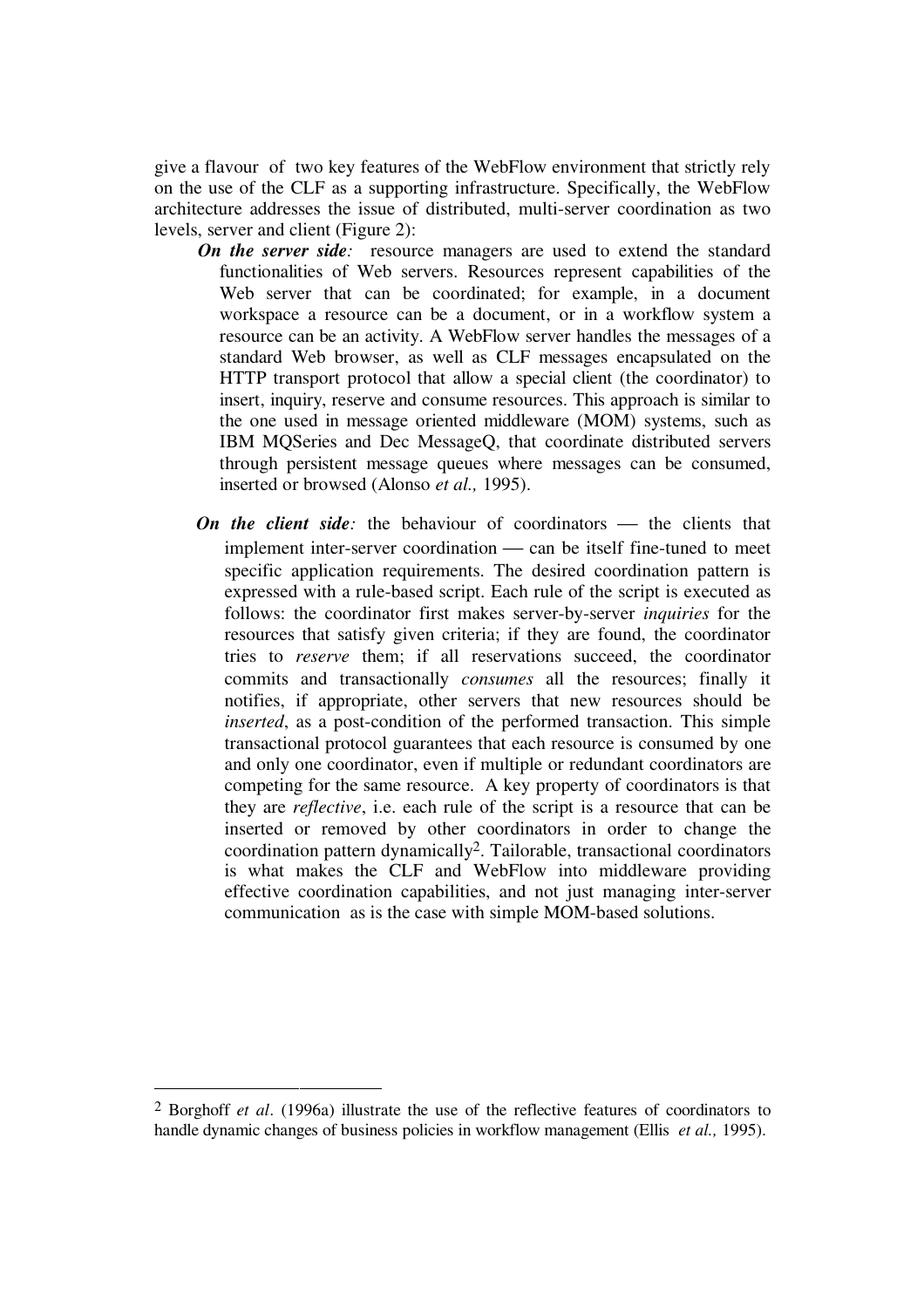

Figure 2: WebFlow supports distributed, multi-server coordination by extending standard Web servers with "resource managers" and by providing coordinator clients.

To get an idea of what this means from the point of view of application development, consider the following "documents-on-demand" application: consistently check out a compound document  $doc(A1, B1)$  made up of two chapters doc(A1, version) and doc(B1, version) stored on two different document workspaces (Figure 3). With the CLF/WebFlow approach, we can extend both workspace servers with resource managers that map (versions of) documents into resources. When the user connects to Workspace Server C with a Web browser and requests to check out document doc(A1,B1), two coordinators are created that perform inquiries, respectively, for  $doc(A1,X)$  on server A and for  $doc(B1,Y)$  on server B. For instance, the inquiry on A may return two resources corresponding to two different versions of A1, while the inquiry on B may return one single resource. The coordinator then picks up resources as appropriate, for example those corresponding to the last version of each chapter, and tries to reserve them. The coordinator may be competing with other coordinators or users who are also trying to check out the same documents, so the reservation can fail. If it is successful on *both* documents, both resources will be consumed transactionally, thus preventing other users or coordinators to take them.  $doc(A1,B1)$  is then inserted into workspace server C and the user is notified of its availability.



Figure 3: Handling consistency among distributed workspaces.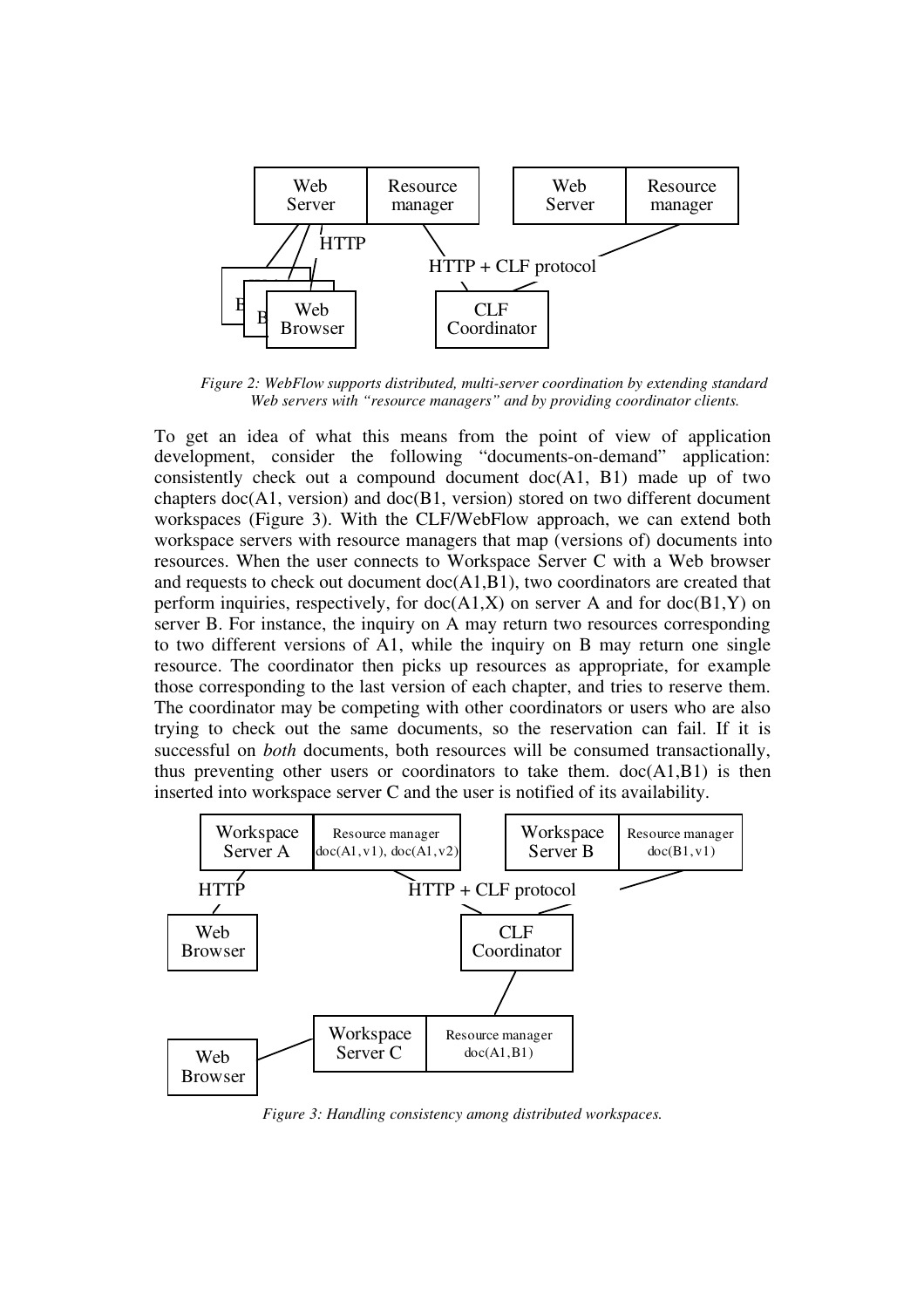### 4. Distributed workflow in the WebFlow environment

For the rest of the paper we focus on the "distributed workflow" component of the WebFlow environment. By "distributed workflow" we mean workflow management for the distributed enterprise, where multiple sites and a mobile workforce interact through the corporate Intranet.

We have seen that, in our spectrum of organizational arrangements (see Section 1), workflow occupies the middle position, corresponding to the situation of hierarchically managed internal processes. Even so, local management of work in the different sites of distributed organizations defines a major paradigm shift with respect to the usual way of supporting work processes, which has in the past been based on the assumption that there should be a single repository for information in the enterprise. Distributed workflow requires in fact distribution of computing and information storage throughout the organization. The resulting form of process support should (i) enable operational autonomy in a process-centric running of business operations, (ii) eliminate the performance bottlenecks and global server failures that affect workflow architectures where process execution is managed through single servers, (iii) allow free interplay of process-based "structured" work with collaborative "un-structured" work by providing a seamless integration with communication and document sharing services. Particular attention needs also to be paid to providing adequate capabilities for software and model engineering that effectively capture the distributed aspects of the application development environment.

In the WebFlow environment we address these issues through three different phases of workflow development: design, deployment and enactment. During the design phase, a process graphical editor allows users to design cooperatively the processes, thus fulfilling the requirements of distributed design. A translation of the graphical maps produces the set of CLF rules which are needed to coordinate the distributed execution of the process. The produced set of rules expresses the control/data flow among activities. Once the process design phase is over, a deployment phase takes place: all activity definitions and generated rules are transferred and installed at their appropriate sites. Each site may in turn have its own policy about specialized control and about access to third-party software components such as groupware and user applications. This aspect is supported by the object-oriented features and scripting capabilities of the CLF, that make it possible to quickly reconfigure the way the software handles business processes and workflows — without changing the implementation of specific components. Then, at enactment time, each place manages its own part of the process and interacts with the other places to receive and send, respectively, input and output work items. In this way, by avoiding the need of communicating with the server during execution, the system is both more efficient and resilient to failures.

Figure 4 shows how the three phases of workflow development corresponding to design (a), deployment (b) and enactment (c) are linked together in WebFlow.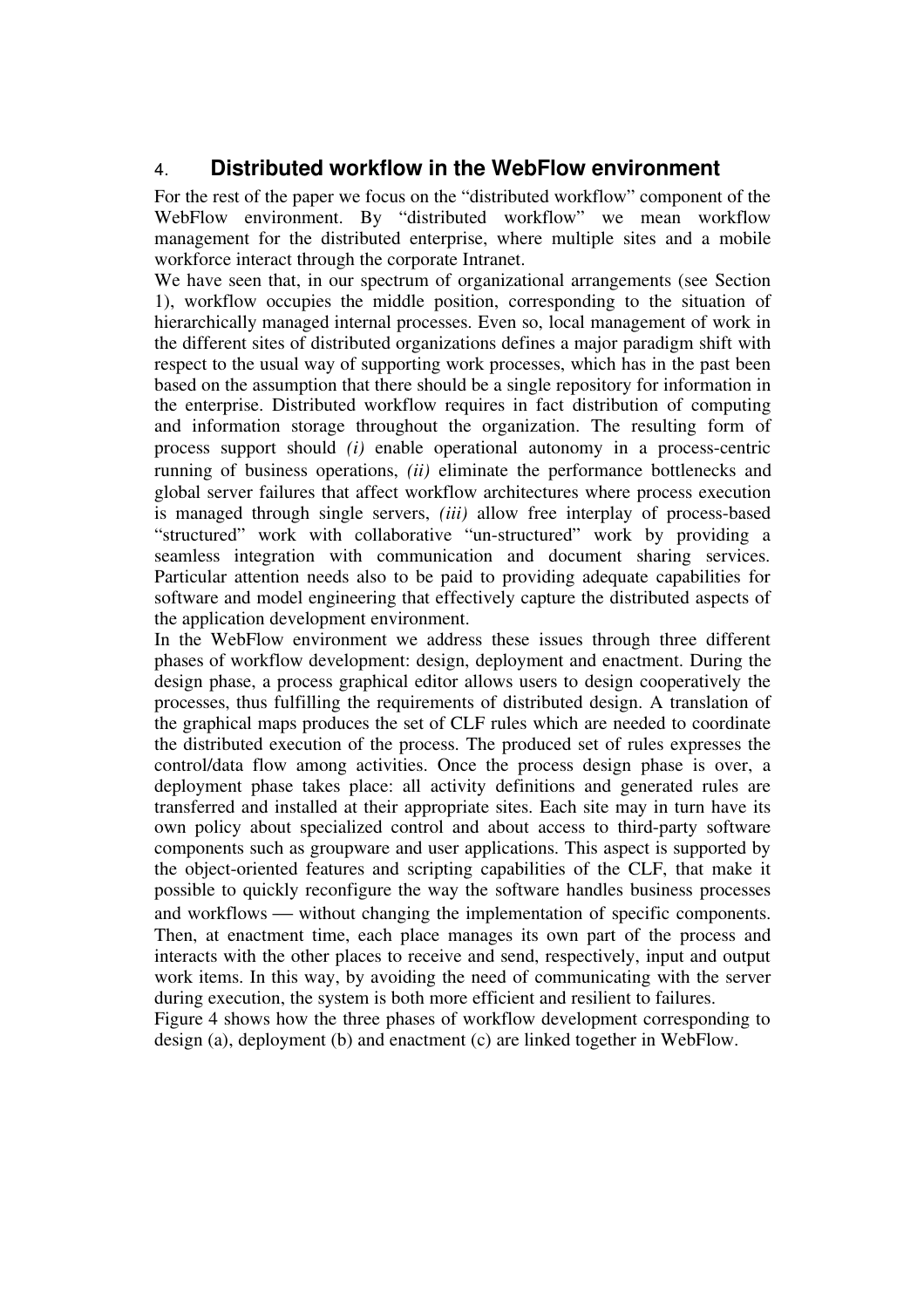

Figure 4: Workflow development phases.

### 4.1 Workflow design

1

Our implementation of the process editor is directly influenced by our view of process modeling, which to a large extent blurs the distinction between repetitive processes and ad-hoc processes that has been made popular by workflow trade classifications. According to this taxonomy, typical examples of repetitive processes are insurance claims processing, loans origination and accounts payable. Typical examples of ad-hoc processes are the generation of a strategic plan or the development of an advertising campaign. This distinction is however increasingly showing its limitations, as it is becoming clear that most organizations need integration of both kinds of workflow. In fact, for most organizations, processes that are completely repetitive or completely ad-hoc do not exist. Rather, both aspects coexist in a process and must be managed in the final workflow solution. For instance, insurance companies highest risk/highest revenue procedures are those related to the reimbursement of large damages; these procedures are highly structured and formalized and, as a matter of fact, are legally auditable. Specific instances may require, however, triggering ad-hoc sub-processes to cope with problems requiring the help and the knowledge of experts.

By contrast, rather than drawing the distinction in terms of different types of processes, we draw it in terms of different types of process representations, and we work under the assumption that "plans (processes) are resources for action", as come out from ethnographic studies on the nature of work (Suchman, 1987). According to this view, the distinction between repetitive, procedural processes and ad-hoc, exceptional ones, is misleading. On the other hand, there can be different representations of the same process, fulfilling different needs. In fact, process representations are viewed as artifacts used by the actors of the process to accomplish their work, enabling them to dynamically refine the processes and thus create knowledge by incremental design. But they are also (Suchman, 1987; Bowers et al., 1995) means used by organizations to monitor and control the progress of work — hence the need of process representations capable to conciliate this intrinsic ambiguity<sup>3</sup>.

 $3$  For instance, (MacLean and Marqvardsen, 1996) proposes to distinguish between normative, routinary and ad-hoc descriptions of the mortgage application process in a multi-site financial organization. The normative description is the official process map used by the organization to define and monitor the process. The routinary description refines the normative one by extending it with activities developed in the course of time through everyday practice, e.g. screening customer information and answering customer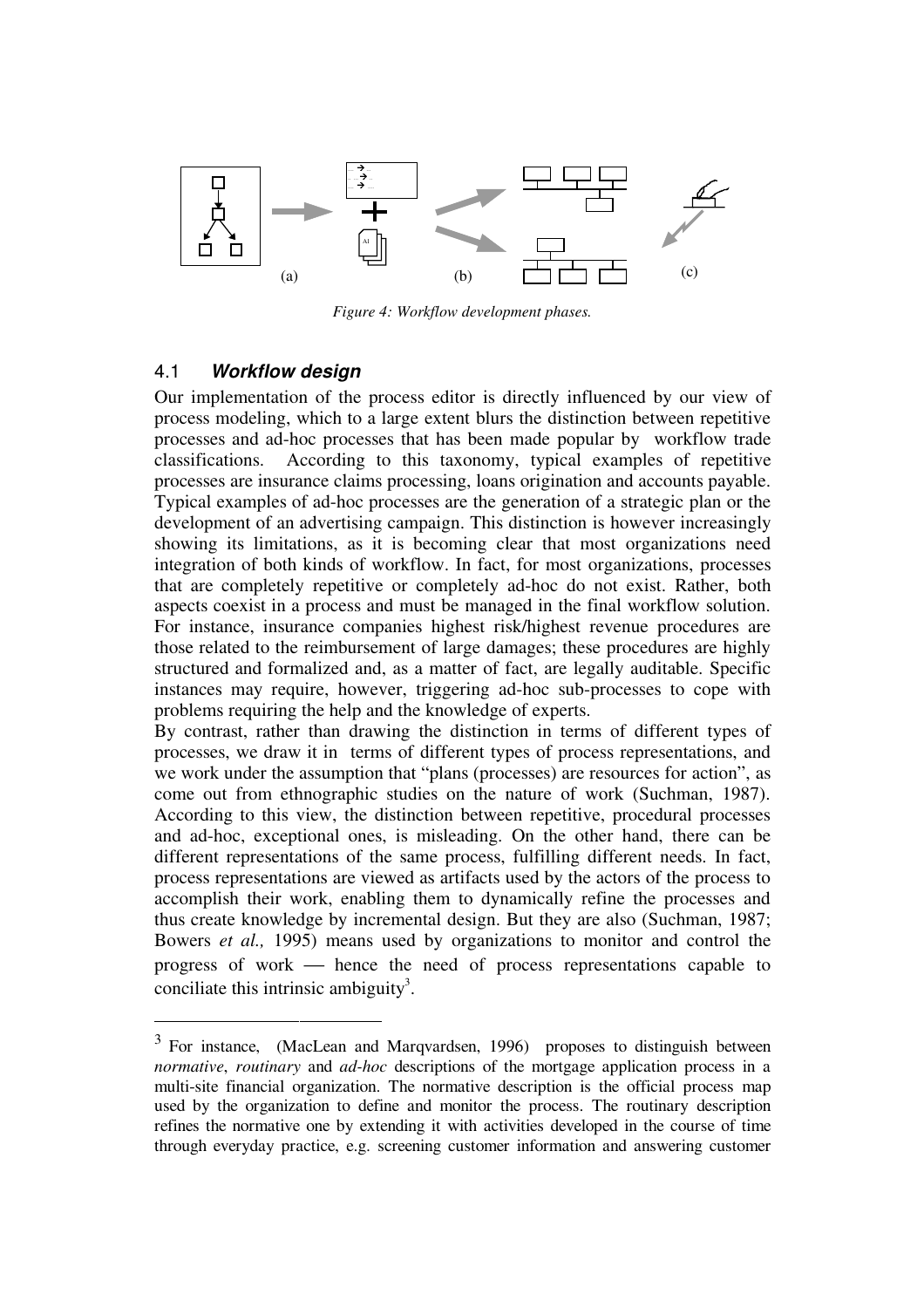Our cooperative process editor has been designed on the basis of these principles to enable distributed organizations to flexibly blend centralized control with local autonomy, dynamically change business processes, broaden decision-making authority and extend business processes to casual users, suppliers, partners and customers. The aspects of the implementation that capture the requirements above can be summarized as follows:

- Processes are defined in the usual way as flows of activities, assignment of roles, temporal and document scoping, to provide general process maps that allow organisations to monitor the work and enable workers to put their activities in context.
- Process design is distributed across the sites of the distributed enterprise, making sure that work gets described where it has to be accomplished. In particular, processes can be specialised via the definition of local subprocesses.
- Process descriptions may evolve through time, by allowing users to extend and modify them.
- Java applets can migrate into the environment of "casual" users, to provide them with the functionalities to create and modify the process.

Co-editing is achieved through the use of a Web-based collaborative environment, the Basic Support for Cooperative Work (BSCW) shared workspace system (Bentley et al., 1997a; Bentley et al., 1997b).

### 4.1.1 Process and activity models

The main objects handled by the process editor are processes, sub-processes and activities. An activity object is associated with the specification of all or of a subset of the following entities:

- an **Agent**. An agent can be a role, an actor or a group; in the latter case the agent can be specified as anyone in the group or as the group in its totality.
- a **Site** among the registered ones.
- a set of **Documents** (with associated meta-information concerning their creation, modifications etc.).
- an estimated Duration and a Deadline.

j questions. Finally, the ad-hoc representation captures less frequent events that can still be related to the normative and routinary process descriptions. MacLean points out how different teams implement different routinary processes while still being able to locate their work in the context of the same normative description, as "there can be considerable variation between different units which have the same role in the process" and the normative description "provides a framework which allows different ways of working to emerge in different places which have the same role in terms of responsibilities for business processes".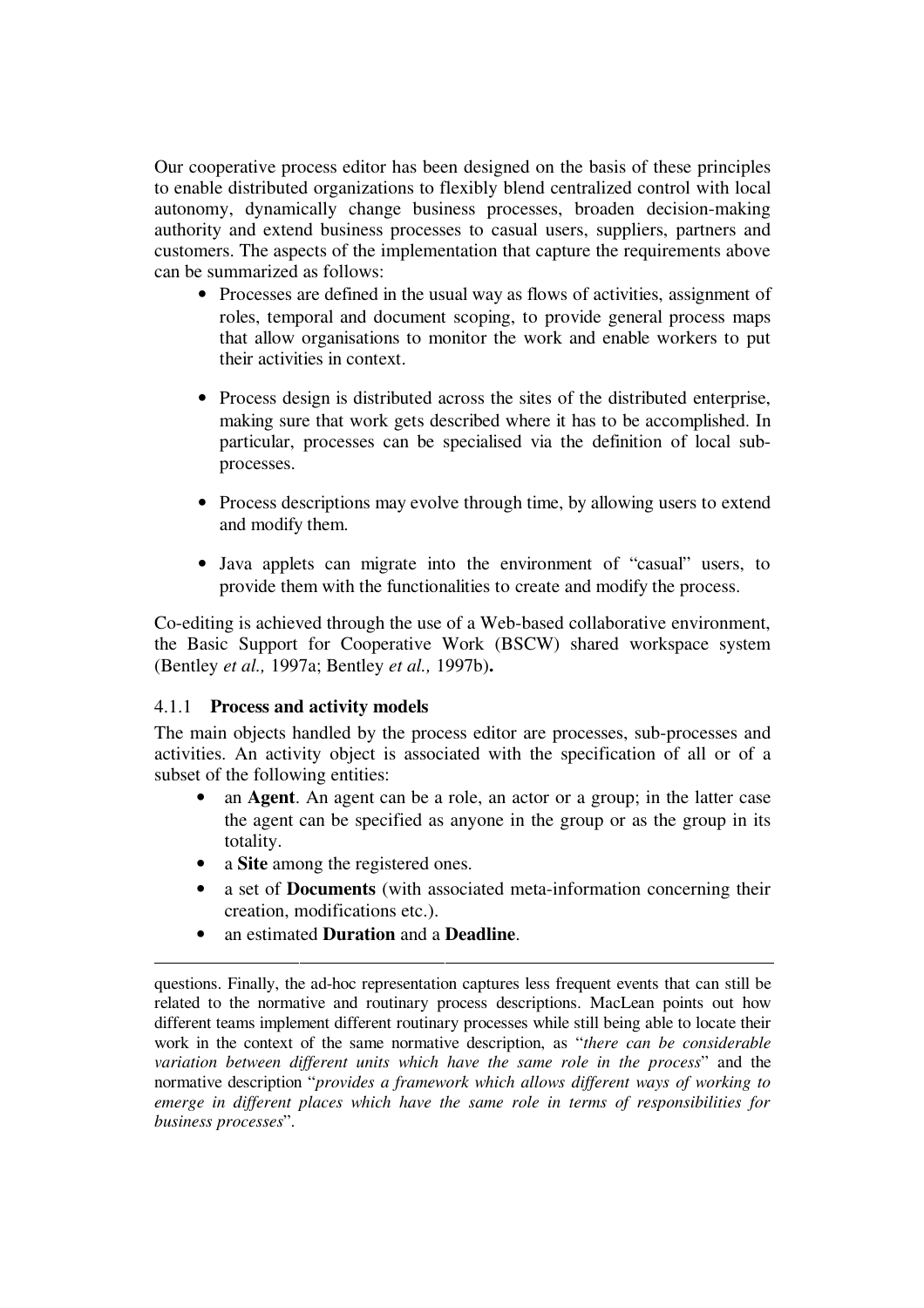An activity can be a sub-process in itself, and different activities can relate to each other, either by running in parallel or by being dependent one another. The semantics of dependencies among activities is both causal and temporal: if activity  $\bf{Q}$  is dependent on activity  $\bf{P}$ , this means that  $\bf{Q}$  needs input produced by P and that Q cannot start until P is totally finished.

Each individual activity is modeled as having three basic states:

- inactive: the activity cannot be executed because the previous dependencies have not been satisfied yet;
- active: the previous dependencies have been satisfied so the activity can be processed;
- done: the activity has produced the desired output and its dependent activities can be triggered.

This way of modeling activity dependencies and activity states is the usual one adopted in workflow management systems, and has been often criticized for its rigidity and lack of tailorability. More recently, richer modeling frameworks have been proposed (Dourish *et al.* 1996; Glance *et al.* 1996) and we plan to integrate them in future versions of the system.

### 4.1.2 Process co-editing

Co-editing of documents has been widely studied in the CSCW literature, with case studies that highlight the different ways of doing work (e.g. see Posner and Baeker, 1992), and with system architectures that focus on consistency and concurrency aspects (e.g. see Pacull et al., 1994 and the paragraph about concurrency in Ellis et al., 1991). Nevertheless, little work exists that is specific to the co-editing of process maps, though this aspect is crucial in distributing a process across different sites, since the knowledge about the corresponding subprocesses resides on the sites themselves. Therefore, designing distributed processes requires the possibility to collaborate around them, to share them as resources, to discuss their definition, and to be aware of "remote" changes made by others.

Among several collaborative environments for the Web that are starting to become available, we have chosen the BSCW system, developed at GMD (Bentley et al., 1997a; Bentley et al., 1997b). This system allows sharing, across workspaces, documents that can be discussed and versioned by workspace members. Therefore it is used within WebFlow to support the setting up of dynamic groups of process designers, which define and version the process descriptions on the basis of the knowledge they have of the group or organization they belong to. Moreover, we make use of the Java remote programming language to make available the process editor as a Java applet. This feature is particularly useful for supporting "casual" users who may not have the process editor on their own client machines and is implemented by displaying process descriptions as HTML documents in the BSCW system, from which the process editor applet can be started. The editor application is embedded in each process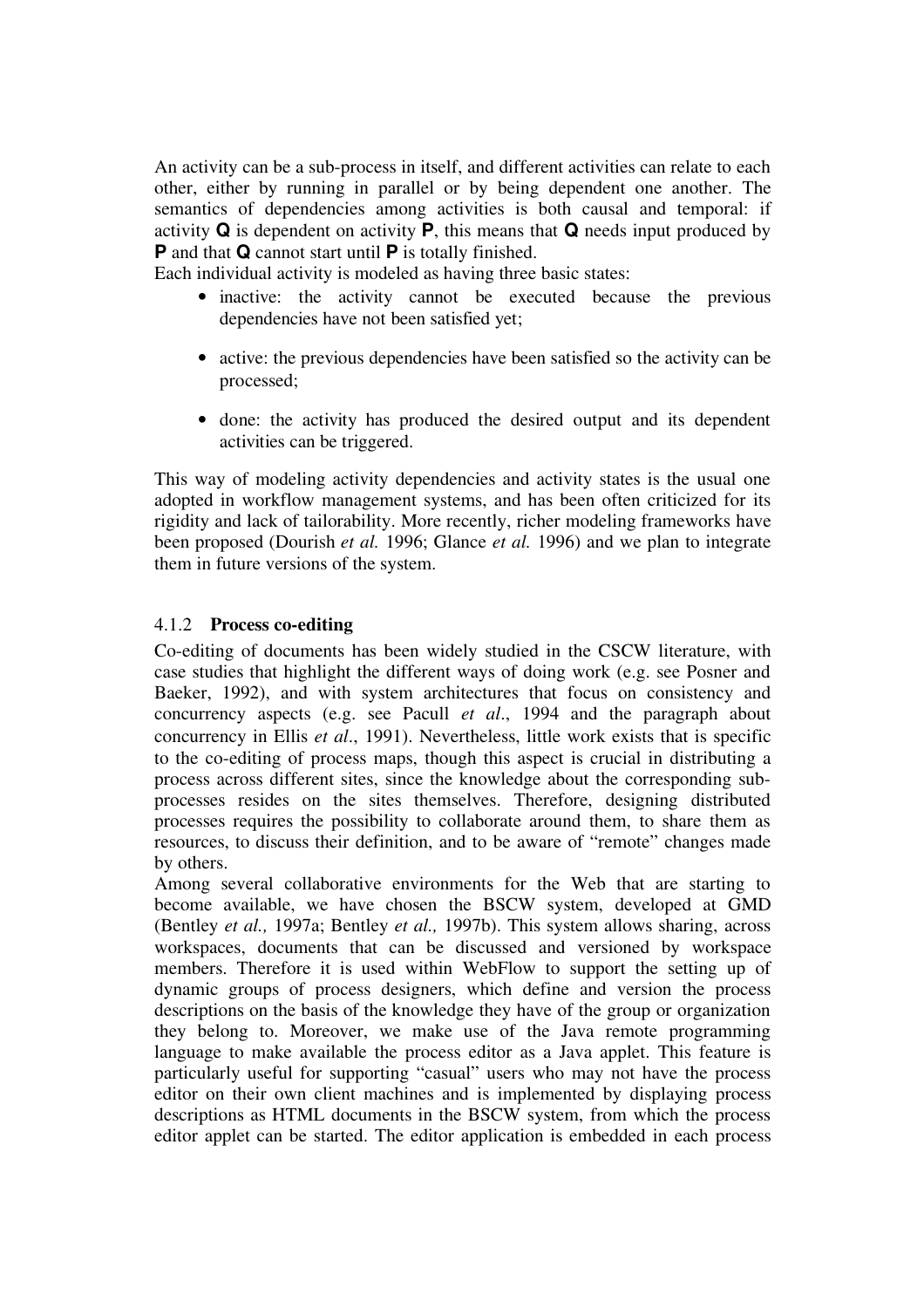map by means of a Java applet, and the applet holds as parameters the actual location of the graphical and logical data describing the process (Figure 5)<sup>4</sup>.



Furthermore, Java allows an easy integration of the WebFlow process editor and the BSCW services (see Figure 6 and Figure 7), thus leveraging the cooperative services provided by BSCW for versioning and soft check-out (Bentley et al., 1997a):

- from a workspace, it is possible to create a new process description from the home page of the graphical editor, which is part of the WebFlow environment;
- for every process, a shared workspace (created by a group of process designers) holds the different versions of its process map;
- new process versions are uploaded as new BSCW versions of the document;
- when concurrent editing occurs, the involved users are warned by a BSCW note and it is left to them how to solve possible conflicts.

1

<sup>&</sup>lt;sup>4</sup> In the actual implementation a proprietary format for describing the processes is used; this will be substituted by a higher level formalism such as the GPSG grammars (Glance et al., 1996).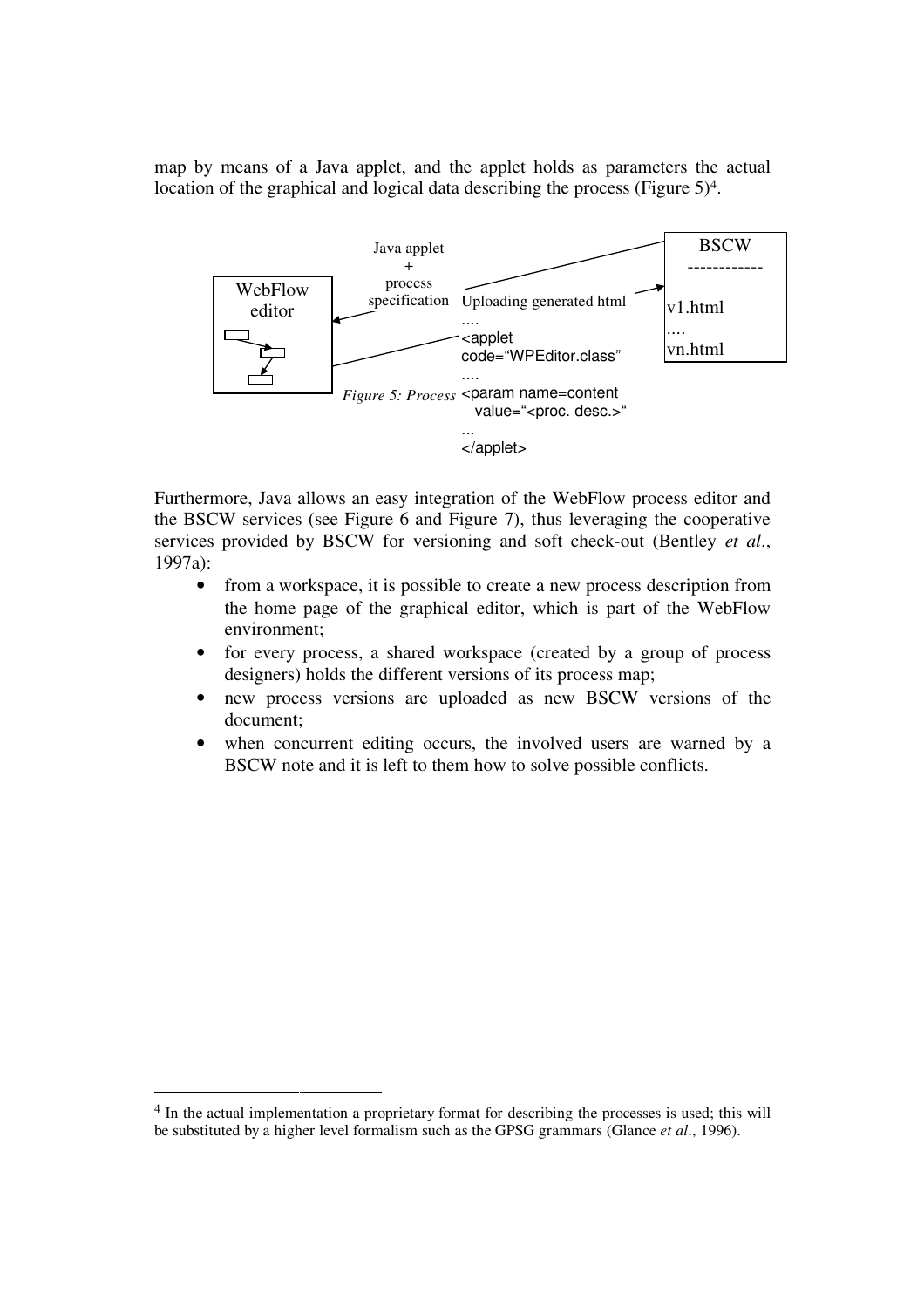

Figure 6: Checking out a process stored in the BSCW environment.



Figure 7: Editing a process stored in the BSCW environment.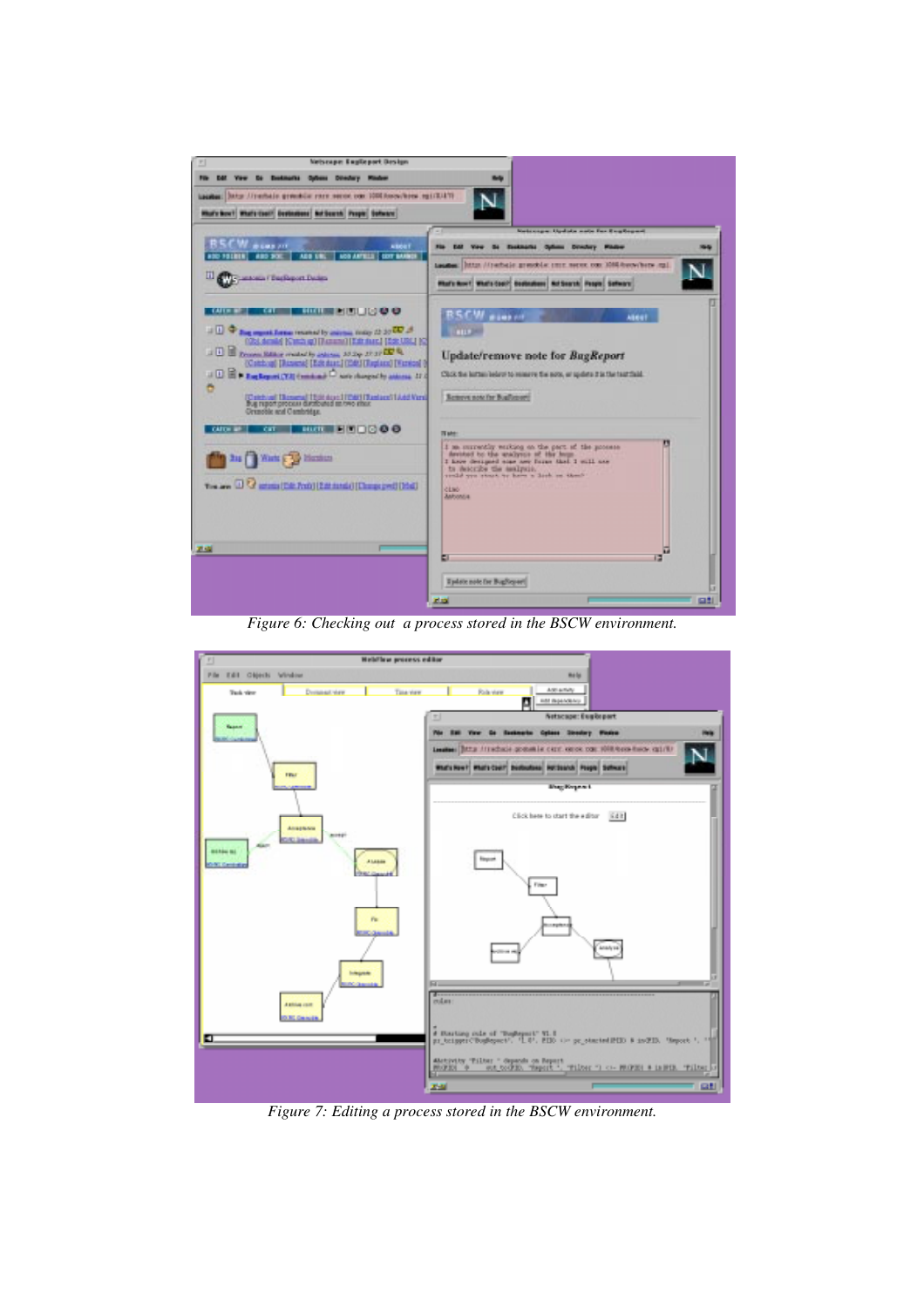### 4.2 Workflow deployment and document management services

In distributed workflow, deployment corresponds to assigning the business/process rules to the appropriate sites. To a large extent, this is achieved within WebFlow as a direct consequence of the fact that process design has been implemented in such a way that each site is made responsible for the definition of its own portion of the process.

Another relevant aspect of deployment is the interaction between the workflow management system and other applications like databases, legacy systems, collaborative tools and, in particular, Document Management Systems (DMS), since documents are the primary objects manipulated by workflows. Indeed, as part of the distributed workflow architecture, we need a server to handle the documents created and/or modified in the course of a process. This server is an object that can talk, like the others servers in our workflow configuration, both the CLF and the HTTP protocol. In the actual implementation an ad hoc DMS wrapper has been developed, but the objective is to use a general (in the sense of not depending on any specific DMS) document-oriented API for interfacing the CLF with document managers; to achieve this objective we are currently looking at the API of the Document Management Alliance (DMA) standard (DMA Technical Committee, 1995).

The DMS we use for storing the documents manipulated by the process is BSCW again, just as in the previous section we illustrated the use of BSCW for storing documents about the process. The integration of the process engine with a collaborative DMS such as BCSW brings in for free collaborative capabilities such as sharing documents and holding contextualized discussions.

Another relevant aspect of document management closely interwoven with workflow deployment is the need to support distribution of documents. In this sense, distribution of documents is simply the movement of the document source to the location where work gets done. The challenge is to provide seamless access to information regardless of document location. Distribution of documents should be handled at an architectural level and made transparent to the end user, achieving efficient use of network services and optimization of local data access.

This aspect is not yet supported in the current implementation of WebFlow, but the idea is to provide it in future versions by implementing replication capabilities for BSCW. Thus, individual sites can subscribe to a subset of the central document base and access that information locally. With local copies of documents for use, users can do their work without having to log into the central document repository that may be remotely located. Furthermore, local users are likely to receive the results of their queries faster, since they are accessing local (replicated) rather than remote documents. Conversely, this replication service should be complemented by a simple mechanism to consolidate distributed information in a single logical place. For this purpose, one could use "broker agents" (Borghoff, 1996a; Borghoff, 1996b) for information gathering in distributed environments.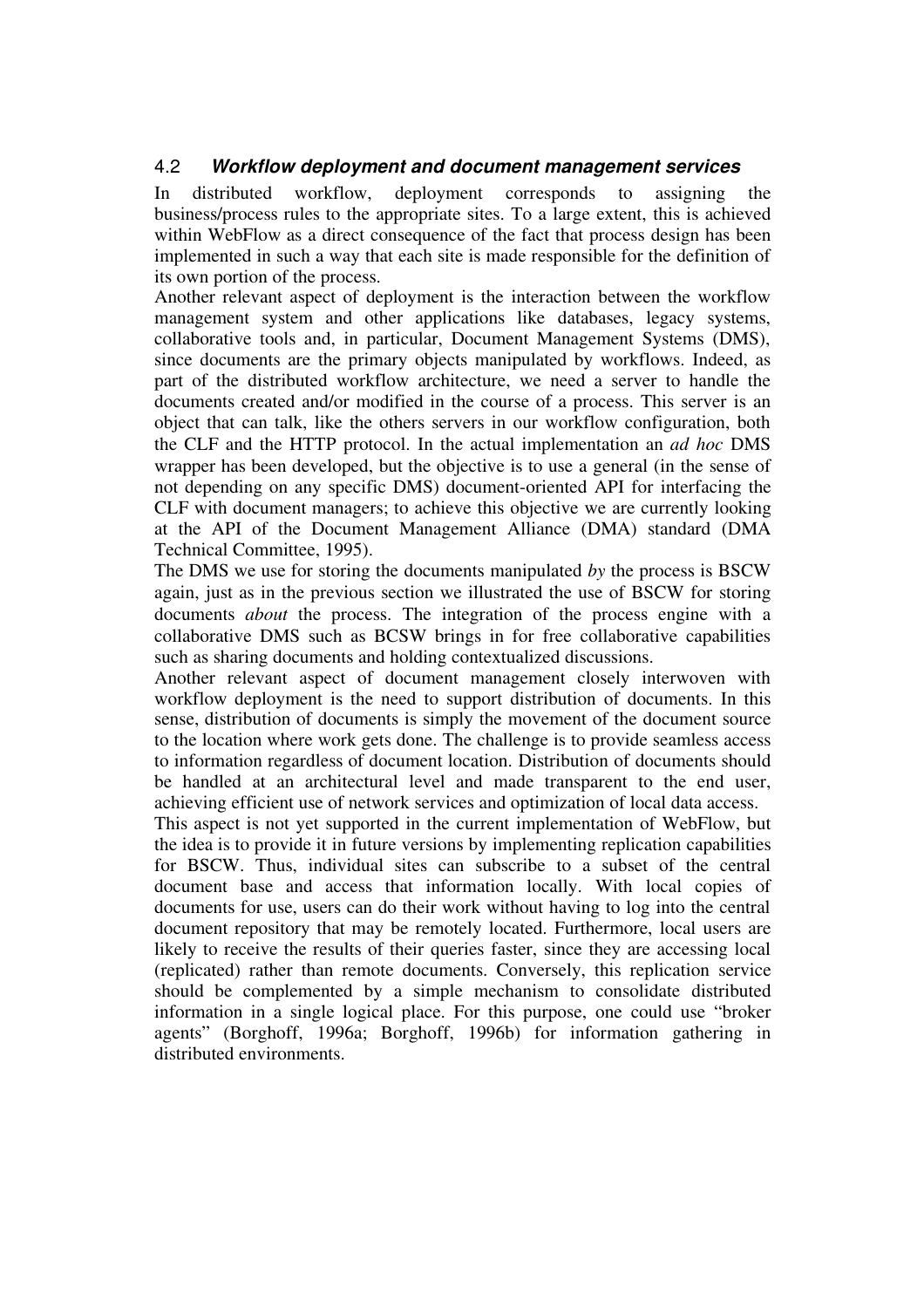### 4.3 Enactment.

The need to decentralize information sources in distributed workflow is even more crucial for workflow execution than for document access. In fact, distributed workflow cannot be adequately enacted through the standard clientserver architectures where workflow information resides on one centralized database, for two main reasons:

- in a distributed enterprise where work is performed at multiple sites, most users will need to access the central server remotely, thus creating the potential for huge bottlenecks;
- server failure will globally affect all currently active operations  $-$  an unacceptable price to pay for business processes that span wide geographical areas.

With WebFlow, we have aimed to meet these requirements by implementing a workflow enactment architecture on the WWW with the following two main features:

- i) The workflow state is stored on one or more specialized WWW servers, called process servers. WebFlow (CLF) coordinators enact the workflow by engaging negotiations among distributed process servers and other network services such as document repositories, user directories, databases, etc. Coordinators communicate with process servers using the HTTP protocol; therefore coordinators look like WWW browsers from the process server's point of view (see Figure 8). This differs from the standard approach of adding workflow functionality to the Web by connecting a workflow engine to a WWW server through the CGI interface (see Figure 9). We believe that our architecture, besides making the implementation much easier, can scale up to support truly distributed business processes that span multiple process servers in different departments and organizations. Furthermore, the coordinator-as-client architecture can better support electronic commerce applications.
- ii) Users can easily interact with the process through a standard WWW browser connected to a process server, without the need to install a specialized workflow client. Thus, WebFlow supports the enactment of processes with multiple levels of users: those with the specialized workflow client application; those with a WWW browser augmented with computation features (e.g., a Java interpreter); and those with a standard WWW browser. Similarly to the approach we have taken for process design, we exploit Java applets at process execution time both to make users aware of what is going on in the process (e.g., by notifying users of new activities or by devising forms of synchronous communication to connect users working on different parts of the process), and to provide more advanced interface functionalities with respect to HTML pages.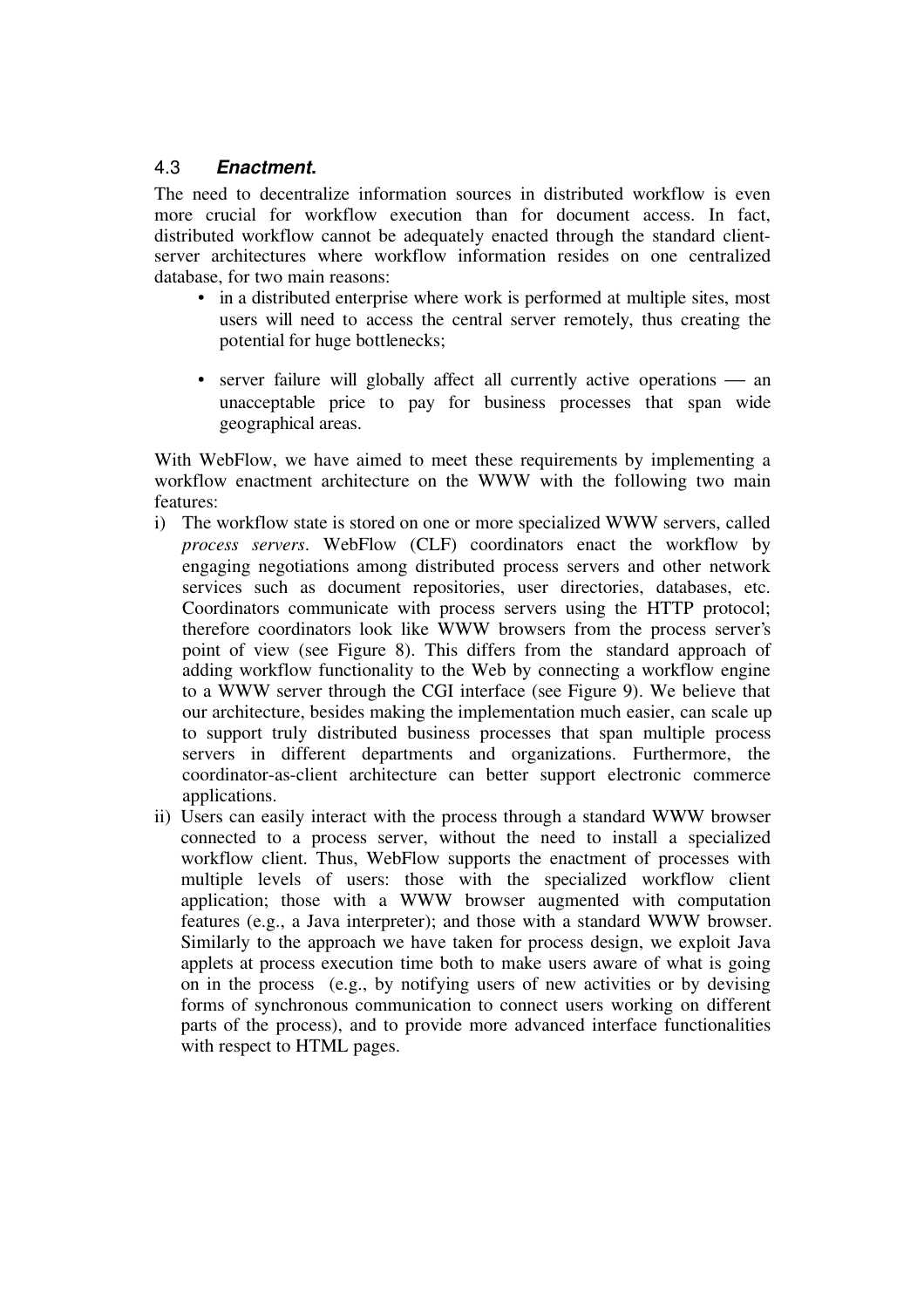

Figure 8: WebFlow architecture: multiple work servers are coordinated by multiple CLF coordinators, that can interact with other software objects using multiple protocols (CORBA, OLE/COM, etc.).



Figure 9: Traditional architecture of a workflow engine connected to a Web server through the CGI interface.

#### 4.3.1 CLF: a quick tour

We now go into the details of the CLF infrastructure that provides the basis for the WebFlow functionalities. The CLF is based on an extended *object model* that assumes that all objects can be viewed as resource managers, accepting two basic types of operations: removal and insertion of specified resources. Resources are not directly visible from the outside world but can be accessed through their properties, defined in the interface of the object.

The underlying architecture is client/server where the client tries to insert/remove resources from the server. The following protocol defines the allowed client/server interactions:

Inquiry: the client inquires whether the server holds (or can produce) a resource satisfying a given property specified in the server's interface. The server returns a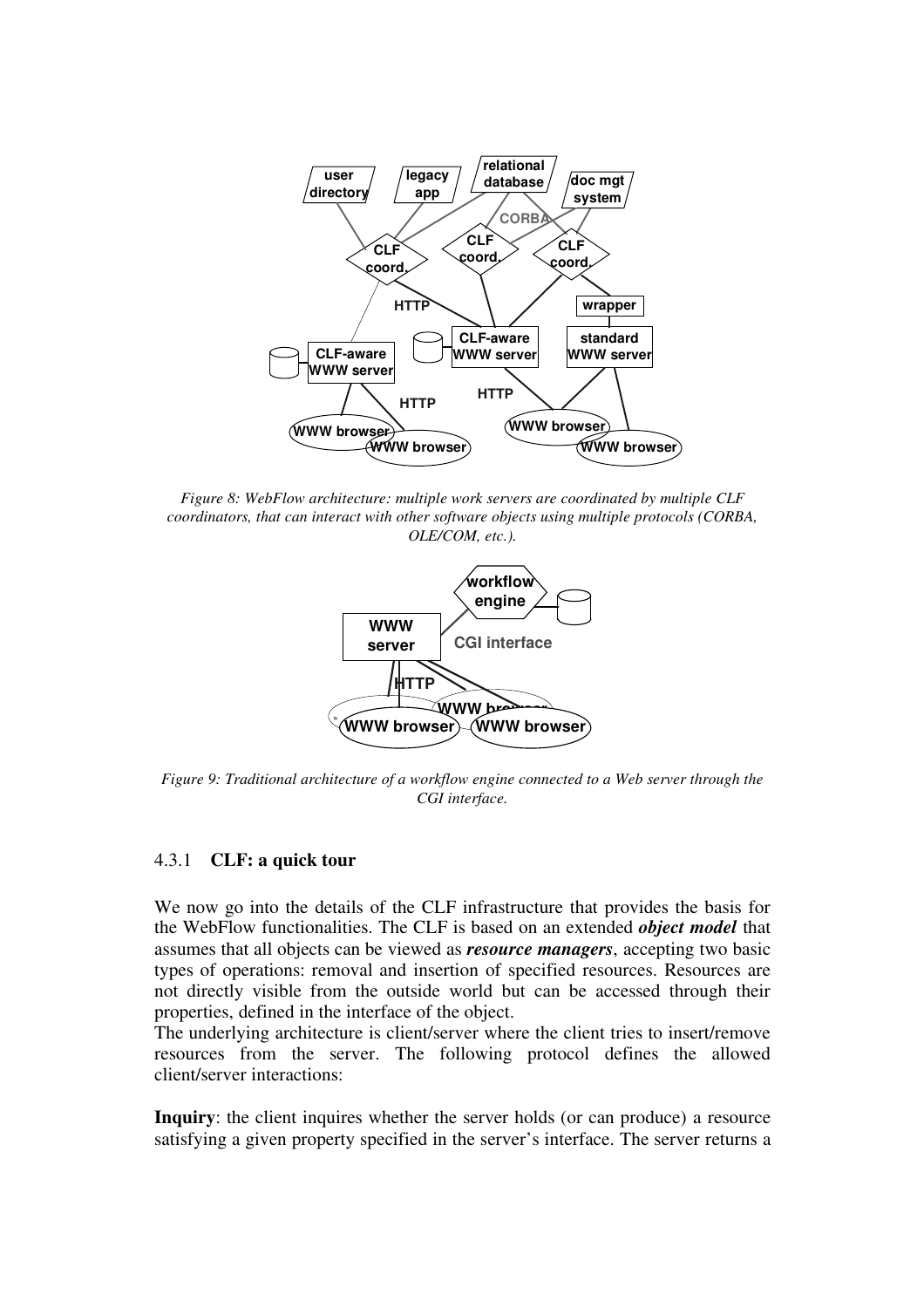stream of actions that it could perform in order to produce such a resource. The returned stream may be empty (no action can produce a resource satisfying the given property, neither now nor in the future) or infinite (a new action is added to the stream each time the server changes its state and a new resource satisfying the given property becomes available). This phase of the interaction is therefore deferred synchronous.

Reservation: the client asks the server to reserve one of the actions returned during the *Inquiry* phase. If an action is successfully reserved, the server commits to perform it on request (i.e. to remove the corresponding resource). Failure may occur when an action returned in the Inquiry phase is no longer available at the time of the *Reservation*. This phase of the interaction returns one result (success or failure) and is therefore synchronous.

Confirmation/Cancellation: the client may either confirm or cancel an action it has successfully reserved. If the reservation is confirmed, the action must be executed, leading to the deletion of the corresponding resource; if canceled, the action may become available again to other reservation requests. No result is expected in this phase of the interaction, which cannot fail: it is purely asynchronous.

Insert: the client requests to insert into the server some resources satisfying a given property. This is also purely asynchronous.

There are other operations in the protocol, which we omit here for the sake of simplicity, and in particular *Check* and *Kill* which allow garbage collection, in a server, of Inquiries that are no longer of interest for a client. Notice that the Inquiry operation starts a long-lived process on the server, in charge of warning the client each time a resource satisfying the given property becomes available.

The *Inquiry* operations of the protocol provide the basis for a negotiation phase where a client asks a server to make its offerings known. The Reserve/Confirm/Cancel operations of the protocol provide the basis for elementary transactions based on a two-phase commit protocol: a set of actions can be performed atomically by reserving each of them separately, then either confirm them all if all reservations have succeeded or cancel the successful ones if some reservation has failed.

Client/server interactions are specified in the CLF through a rule-based scripting language, and rule sets define *coordinator agents*, that implement clients' behavior. Both sides of a CLF rule take the form of lists of symbolic tokens which represent different properties of the resources held by the CLF objects. Basically, a token identifies a "resource bank" in a given server. The tokens on the left-hand side request withdrawal of resources from the corresponding banks, while the tokens on the right-hand side deposit new resources, if the withdrawals on the left-hand side have been successfully performed. The transactional unit is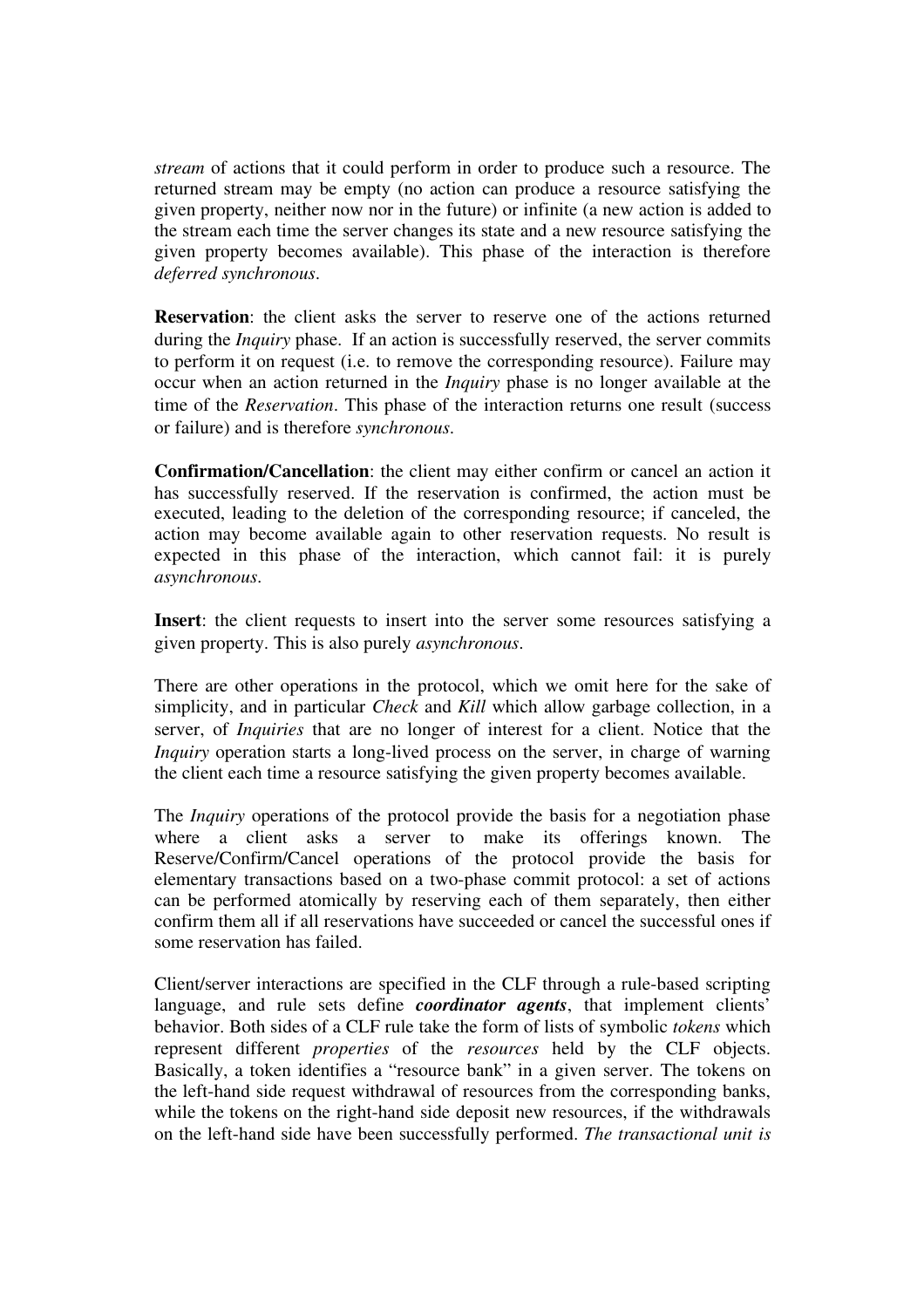the rule, thus it is guaranteed that the removals and insertions are performed atomically.

Formally, the left- and right-hand sides of a rule are separated by the symbol  $\ll$ -, and are composed of lists of tokens separated by the symbol @. The abstract syntax for rules is as follows:

| Rule      | = TokenList <>- TokenList                                       |
|-----------|-----------------------------------------------------------------|
| TokenList | = Token<br>  Token @ TokenList                                  |
| Token     | = TokenName ( ParameterList )                                   |
|           | ParameterList = ParameterName<br>  ParameterName, ParameterList |

Thus, a rule of the form  $p(X, Y)$   $\theta q(Y, Z) \leq -r(X, Z)$  will try to (i) find a resource satisfying the property  $p(X, Y)$  and a resource satisfying the property  $q(Y, Z)$  for consistent values of  $X, Y, Z$ , then (ii) extract these two resources atomically, and finally (iii) insert a resource satisfying  $\mathbf{r}(\mathbf{X}, \mathbf{Z})$ . We assume here that the token names  $\mathbf{p}, \mathbf{q}, \mathbf{r}$  refer, through a given name service, to properties declared in the interface (i.e. in a bank) of some resource manager.

Apart from rules, coordinators also handle signature resources, to specify input/output dependencies between different Inquiry operations. This is simply achieved by letting a signature for a given token name specify whether a given parameter needs to be already instantiated for an Inquiry on this parameter to be authorized. The abstract syntax for signatures is:

# Signature = Token : ParamListNil -> ParamListNil ParamListNil = ParameterList | nil

For example, a signature like  $q(X, Y): x \rightarrow y$  may say that resources satisfying the property  $q(X, Y)$  for some values of  $X, Y$ , can be inquired through that token only if  $X$  has already been defined; if this is the case, every answer to *Inquiry* returns then a possible value for Y.

In the definition of a coordinator the developer may find it useful to perform simple computations or tests with resources, for instance creating a new resource from the concatenation of two existing resources, or testing if a resource is greater than a given value. For this reason, the CLF scripting language supports the option to associate in-line code with a token.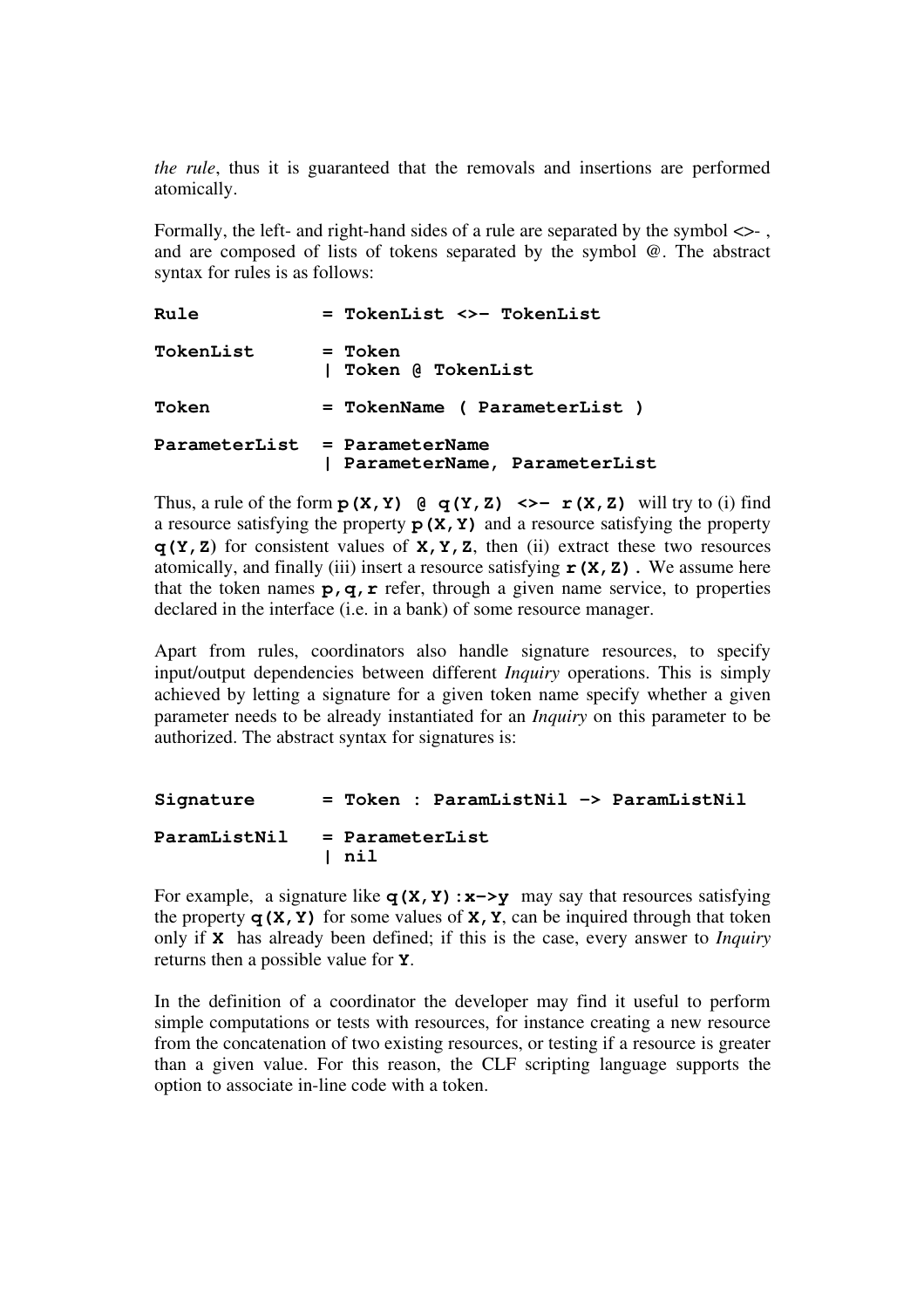With the CLF, the development of distributed applications is supported in a number of new ways. First, coordinators are idempotent: several coordinators defined by the same set of rules have the same behavior as if only one were running. Indeed, due to the transactional properties of resource managers, a resource may be consumed only once, so only one of the competing coordinators will be able to grab it. Thus, coordinators can be safely replicated to obtain reliable behavior. Second, coordinators are compositional: combining together different coordinators produces a coordinator whose behavior is equal to the sum of the combined coordinators' behaviors. This means that a complex coordinator can be split into smaller coordinators assigned to different sites and locations, and that coordinator modules can be independently developed and then combined in a larger application. Finally, the transactional properties of coordinators make sure that resources can be inspected, inserted, and removed without creating any inconsistency.

#### 4.3.2 Workflow servers and browser/coordinator clients

The architecture of our system leverages the object and rule constructs of the CLF. The resources of our system are of the following types: process template, process, activity definition, activity, users, documents (see Figure 12). There are six types of CLF objects, that together implement the super-type of CLF-aware WWW-servers:

- 1. The process template servers manage the process editor and the other design resources.
- 2. The process servers manage the state of the various processes being enacted.
- 3. The activity servers manage states and properties of the tasks to be performed.
- 4. User directories are obtained by wrapping up pre-existing user directories.
- 5. The document servers are obtained by wrapping up off-the-shell document management systems — BSCW is the single DMS supported in the current implementation of WebFlow.
- 6. Task list managers (TLM for short) do not really manage resources but deal with the execution of activities.

All these servers accept CLF coordinators or Web browsers as clients. For instance, CLF coordinators insert activities into users' TLMs, and users can view and access the TLMs through browsers. Figure 10 shows a work item selected by the user Antonia from her task list displayed with a description of the activity and pointers to the relevant documents. These documents are stored in a BSCW workspace. Antonia has been automatically invited to join this workspace and she can in turn invite other users if needed.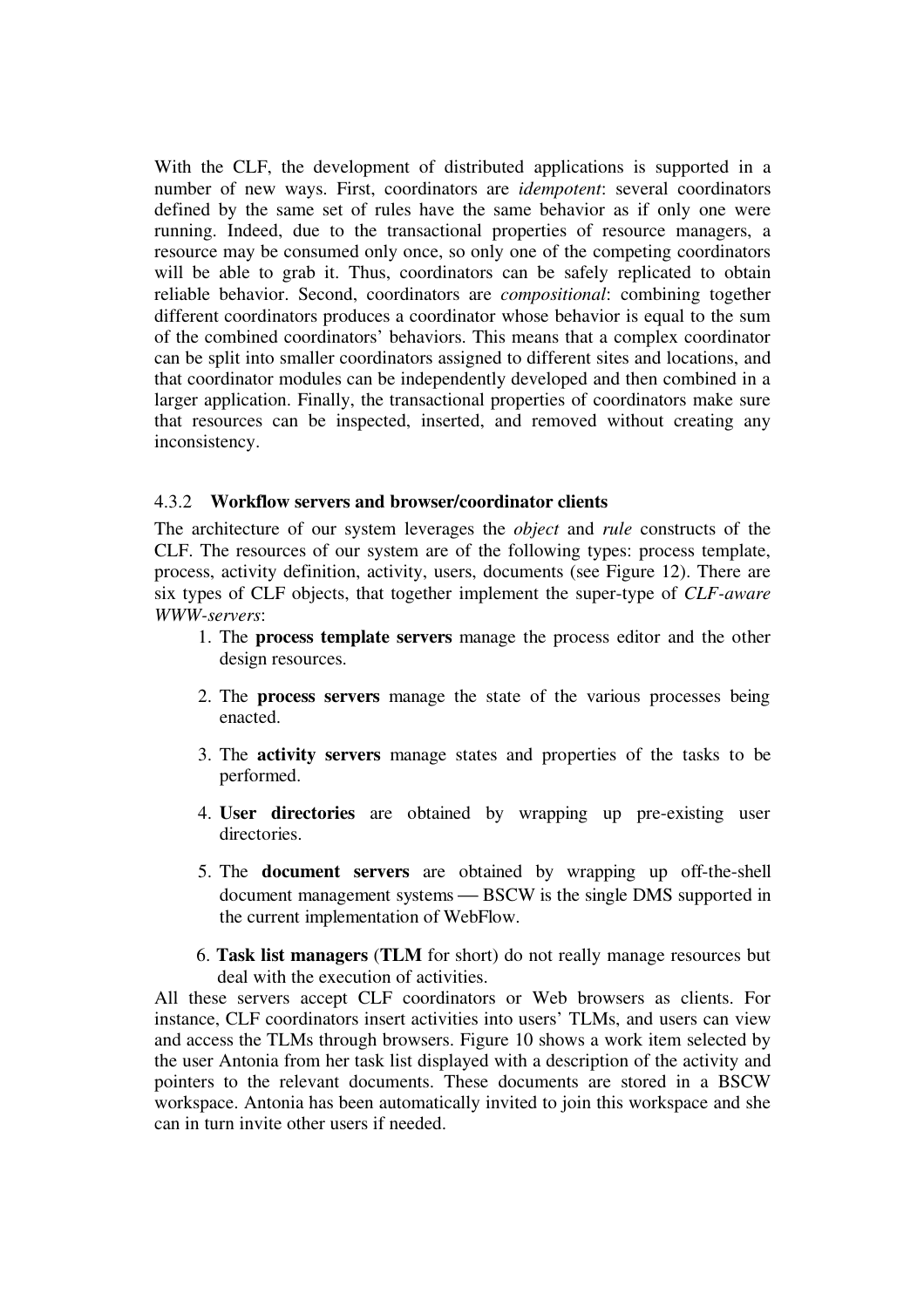| Netscape - [Antonia's activity: review]                                                                                                                                                                                     | ⊥I⊓I × |  |  |  |
|-----------------------------------------------------------------------------------------------------------------------------------------------------------------------------------------------------------------------------|--------|--|--|--|
| File Edit View Go Bookmarks Options Directory Window Help                                                                                                                                                                   |        |  |  |  |
| 豓<br>⚠<br>铯<br>$\bigotimes$ Reload<br>otl)<br>$\frac{1}{2}$<br>Print<br>崩<br>Find<br><br>bα<br>Edit<br>Stop<br>                                                                                                             |        |  |  |  |
| <b>PROCESS MAPS</b><br><b>PROCESSES</b><br><b>WORK LIST</b><br><b>SEARCH</b><br><b>BSCW</b><br><b>HELP</b>                                                                                                                  |        |  |  |  |
| Process:<br><b>Bug Report version 2.0</b><br>process state                                                                                                                                                                  |        |  |  |  |
| Started by Jean-Luc, on 1st September 1996.<br>Due date: N/A<br>Description: Standard process for submitting a bug report.                                                                                                  |        |  |  |  |
| Activity:<br>Review<br>Acquired by <u>Antonia</u> , on 18 November 1996.<br>Due date: 20 November 1996<br>Description: Review the attached report and write your comment in the review document from the<br>site Cambridge. |        |  |  |  |
| Documents:<br><b>BSCW</b> workspace                                                                                                                                                                                         |        |  |  |  |
| Refer to: report.doc<br>review.doc<br>Write<br>(Attach note, Add version)                                                                                                                                                   |        |  |  |  |
| Forward<br>Close<br>Done                                                                                                                                                                                                    |        |  |  |  |
| 同期<br>Document: Done<br>⊠?                                                                                                                                                                                                  |        |  |  |  |

Figure 10: WebFlow work item.

In a similar way, a process server displays the state of the executing process instances to the relevant users. By complying to the CLF protocol, it also allows a coordinator to act directly on process instances by querying, inserting, and removing resources.

As shown in Figure 11, WebFlow can be called directly from the BSCW environment, by adding the 'start' action for process execution to the BSCW interface to enact a process and by adding process objects with specific actions.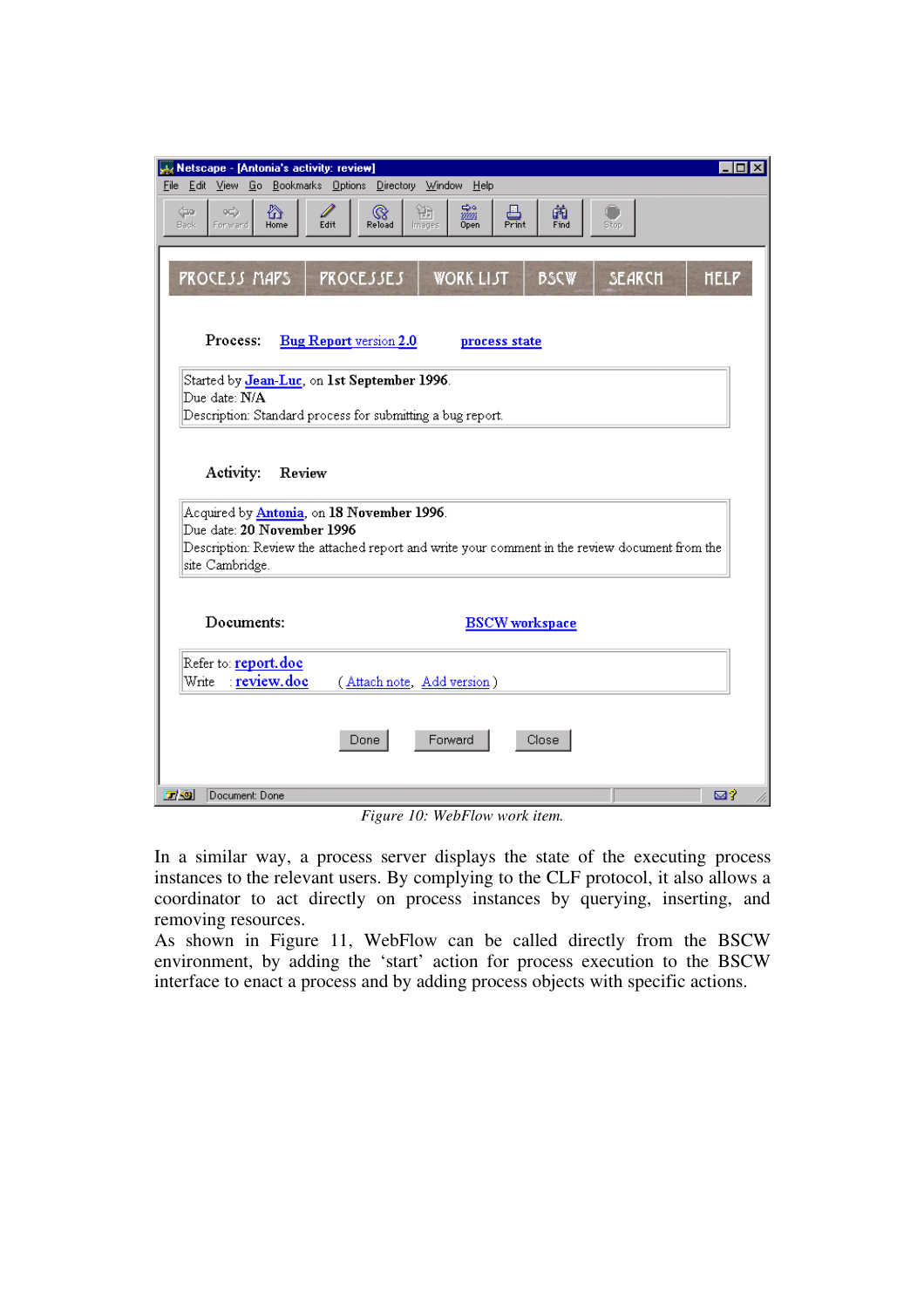| Netscape - [BugReport Design]                                                                                                                                                                                              |                                 |  |  |
|----------------------------------------------------------------------------------------------------------------------------------------------------------------------------------------------------------------------------|---------------------------------|--|--|
| File Edit View Go Bookmarks Options Directory Window Help                                                                                                                                                                  |                                 |  |  |
| dae<br>2009<br>Open<br>☆<br>靜<br>昌<br>Print<br>崩<br>Find<br>⊲⇔<br>95)<br>ଝ<br>Edit<br>Reload<br><b>Back</b><br>Forward<br>Home<br>Images                                                                                   | U<br>Stop                       |  |  |
| Location: http://rachais.grenoble.rxrc.xerox.com:1080/bscw/bscw.cgi/0/475                                                                                                                                                  |                                 |  |  |
|                                                                                                                                                                                                                            |                                 |  |  |
| SCW<br>© GMD FIT<br><b>ABOUT</b><br>ADD DOC<br><b>ADD URL</b><br><b>ADD ARTICLE</b><br><b>EDIT BANNER</b><br><b>ADD FOLDER</b>                                                                                             | <b>HELPARK</b>                  |  |  |
|                                                                                                                                                                                                                            |                                 |  |  |
| <u>: antonia / BugReport</u>                                                                                                                                                                                               | Button to start the process     |  |  |
|                                                                                                                                                                                                                            |                                 |  |  |
| <b>DELETE</b> FFTTX O<br><b>CUT</b><br><b>CATCH UP</b>                                                                                                                                                                     |                                 |  |  |
| <b>Example 15:50 RM</b> Bug report forms renamed by antonia, 27 Oct 15:50 RM<br> i                                                                                                                                         |                                 |  |  |
| [Obj. details] [Catch up] [Rename] [Edit desc.] [Edit URL] [Cut] [Delete]                                                                                                                                                  |                                 |  |  |
| <b>ii ii</b> Process Editor created by antonia, 30 Sep 17:37 <b>IEP</b><br>[Catch up] [Rename] [Edit desc.] [Edit] [Replace] [Version] [Cut] [Delete]                                                                      |                                 |  |  |
| <b>1</b> $\blacksquare$ $\blacktriangleright$ <b>BugReport [V3]</b> (versions) <sup><math>\triangle</math></sup> note changed by antonia, 11 Oct 10:45 $\blacksquare$ $\blacktriangleright$ <b>Q</b> , $\blacksquare$<br>п |                                 |  |  |
| [Catch up] [Rename] [Edit desc.] [Edit] [Replace] [Add Version] [Cut] [Delete] [Start]                                                                                                                                     |                                 |  |  |
| Bug report process distributed on two sites:<br>Grenoble and Cambridge.                                                                                                                                                    |                                 |  |  |
| $\Box$ $\Box$ BugReport 2.0 (Fid=524) created by antonia, yesterday 14:04 $\Box$<br>П.                                                                                                                                     |                                 |  |  |
| [Catch up] [Rename] [Edit desc.] [Cut] [Delete] [Work to-do] [History] [Pause] [Stop]                                                                                                                                      |                                 |  |  |
|                                                                                                                                                                                                                            |                                 |  |  |
| dfex0<br><b>DELETE</b><br><b>CATCH UP</b><br><b>CUT</b>                                                                                                                                                                    |                                 |  |  |
|                                                                                                                                                                                                                            |                                 |  |  |
| Bag <b>Maste Nembers</b>                                                                                                                                                                                                   |                                 |  |  |
|                                                                                                                                                                                                                            |                                 |  |  |
| You are: [1] $\mathbf{Q}$ antonia [Edit Prefs] [Edit details] [Change pwd] [Mail]                                                                                                                                          | Buttons to operate on a process |  |  |
|                                                                                                                                                                                                                            | instance                        |  |  |
| 同切<br>Document: Done                                                                                                                                                                                                       | ⊠?                              |  |  |
|                                                                                                                                                                                                                            |                                 |  |  |

Figure 11: BSCW/WebFlow integrated environment.

To get the system running, at least one server of each kind should be in existence. Therefore, the simplest configuration is shown in the following figure:



Figure 12: WebFlow servers.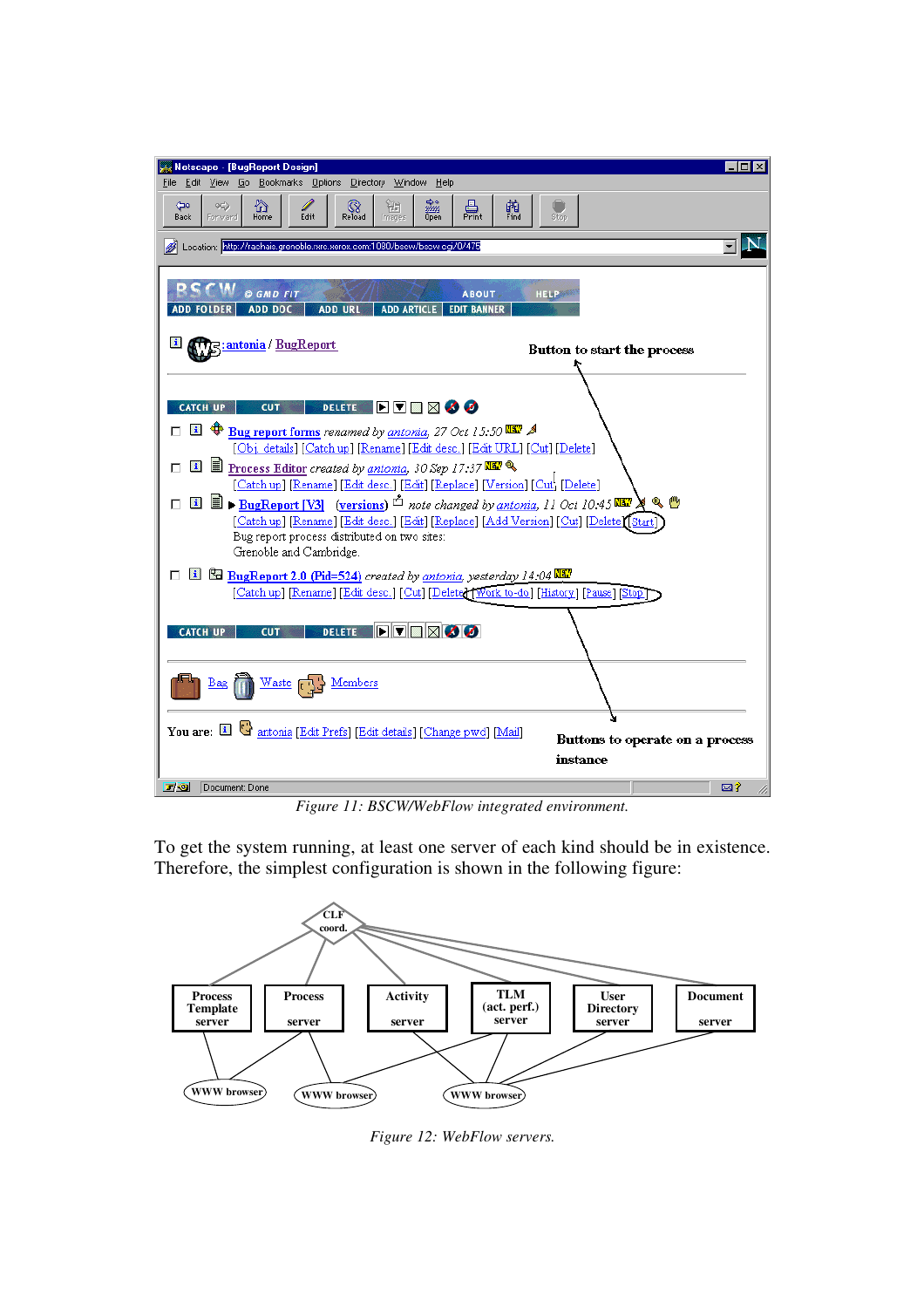Inter-server coordination is obtained through three kinds of CLF rules, corresponding to three types of coordination:

- *coordination of the flow:* pacing the activation of activities as specified in the network of dependencies among activities.
- *coordination of the work:* supporting and monitoring the execution of each activity.
- *coordination of the sites:* maintaining consistency between sites and offering functions such as process creation, etc.

Specifically, coordinating the flow deals with the coordination of transitions which remove resources corresponding to the output availability of some processes and insert resources corresponding to the input availability of other processes. Such transitions can straightforwardly be encoded into CLF rules. As an example, we show below how to model traditional imperative coordination constructs. The rules introduced here are only abstract skeletons, which need to be concretized by appropriately choosing the tokens for each resource.



Here **case1** and **case2** represent resources which are supposed to be mutually exclusive and allow conditional choice between the two branches. Typically, the tokens for P-out and case1/case2 share a common variable (output for the former, input for the latter), and the selection tokens simply perform mutually exclusive tests on this variable (e.g. a test and its negation).

#### Decomposition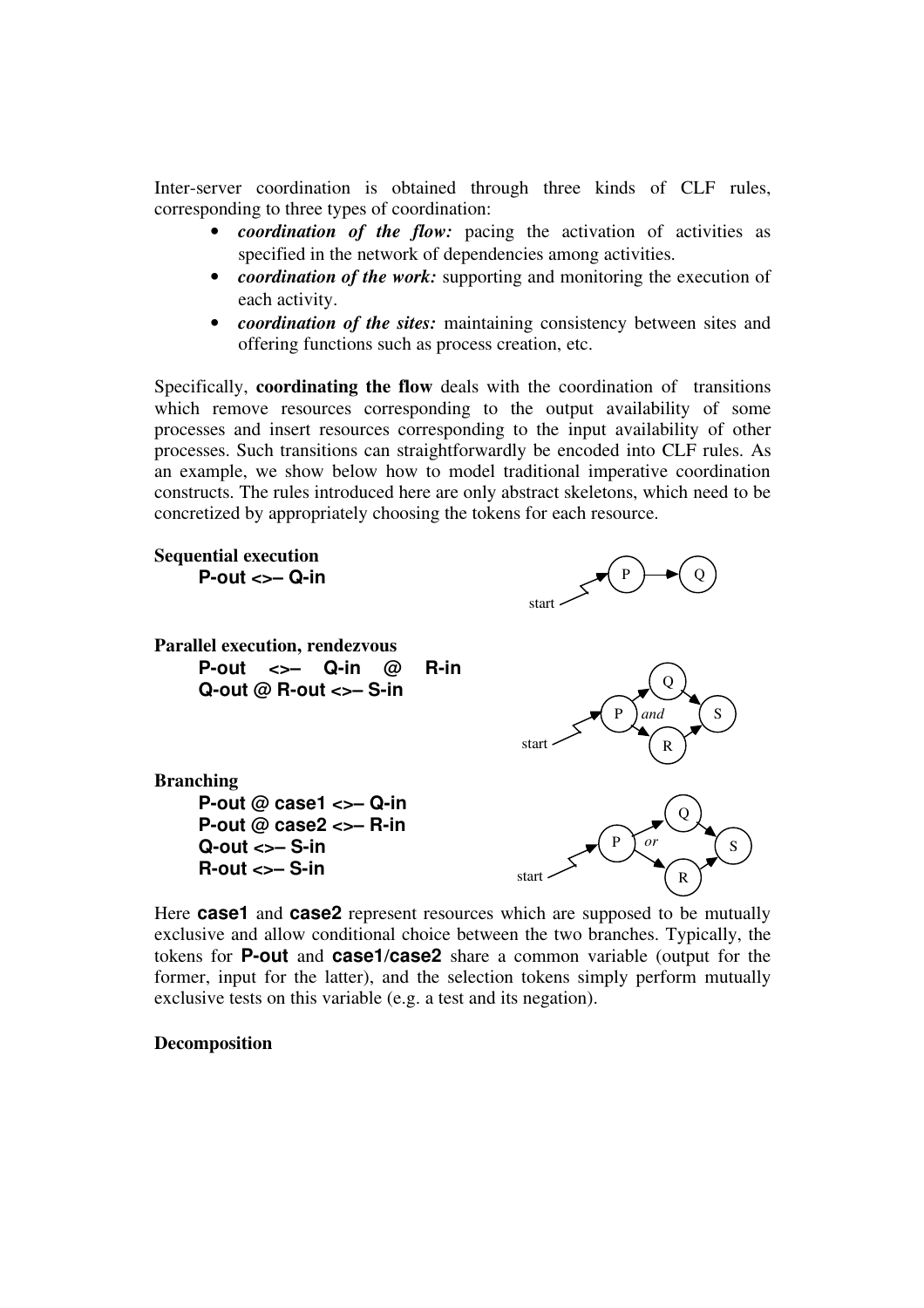

The rules pertaining to the support of a process template are made of such constructs by the Process Template server. The in and out resources are instead managed by the Activity servers.

As a CLF rule defines a transaction, the consistency of the system is always maintained, even if a coordination construct involves several distributed servers. In this case, the best execution for the rule is as close as possible to the activity server. Therefore it is deployed over the (possibly several) closest coordinator(s). This is one of the purposes of the deployment phase.

Coordinating the work consists of finding authorized users available to perform any activity which is active and gathering the related information, such as involved documents, textual description, deadline, etc.

For instance, an activity assignment policy may offer active activities to users who have the right role or skills and and then assign it to the first one who agrees to perform it. Offering tasks to users is done via a rule of the form:

#### P-in @ P-propose <>– P-acquired

When a user accepts the tasks, the **P-propose** resource is created and the rule fired, with the effect of inserting a resource P-acquired indicating that the task has been assigned to the user. Competition in task acquisition is managed through the transactionality of CLF rules.

Tasks performance is expressed by:

#### P-acquired @ P-exec <>– P-out

When the user notifies the system that the task is done, a **P-exec** resource is created and the rule fired.

The two rule skeletons above define the interaction between a Task List Manager and an Activity server. By adding more rules of this type a Task List Manager can be connected to several Activity servers. With similar flexibility, we can define multiple policies for task allocation to users.

Coordinating the sites concerns coordinating servers that may be located over different sites. For instance we may choose to duplicate information about running processes so to preserve maximal site autonomy. In particular, the status of a process (started, paused, ended) is replicated on every coordinated site because this information is checked very often during enactment while being rarely modified. One case of modification occurs when an administrator wants to freeze the process, i.e. wants to set its status to paused. We manage this update by one dedicated CLF rule:

### S1-P-started @ S2-P-started @ Admin-Pause-Request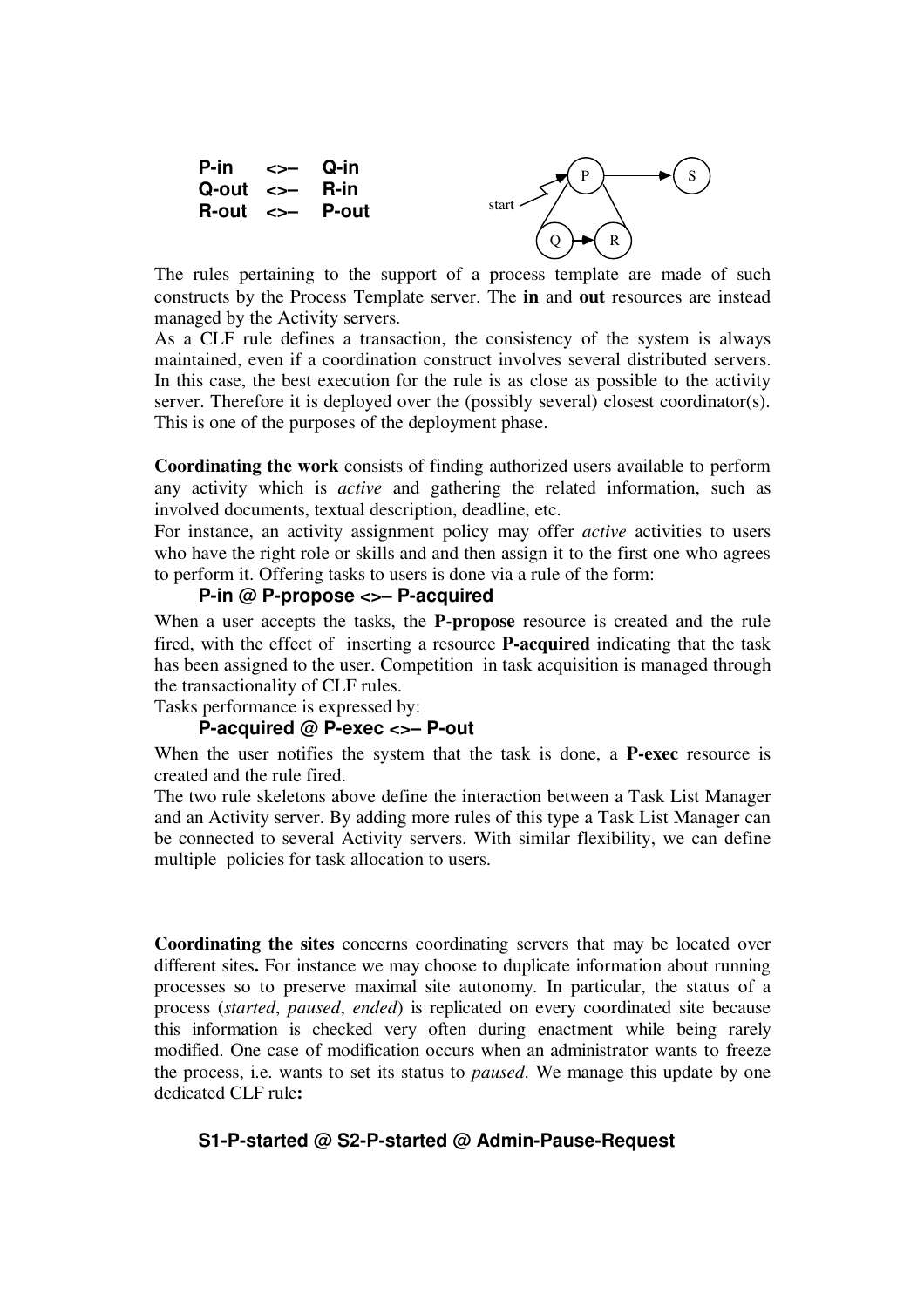# <>– S1-P-paused @ S2-P-paused

Cross-site coordination occurs also after the process design phase is finished, because the transfer of generated rules and activity definition is again coordinated by CLF rules, thus exploiting the reflective capabilities of the CLF.

Generally speaking, the initial system configuration can be incrementally extended by adding new servers. These can be easily integrated by defining new CLF scripts. For instance:

- The addition of redundant TLM(s), to let users access their task list through several servers, thus removing the potential bottleneck.
- The addition of new TLMs and user directories: in this way, distinct groups of users have their own server, while still sharing the same activity and process server.
- The addition of document servers: several distinct DMSs participate in the management of the documents needed for the workflow.

In this way, the configuration of the system can be tuned to capture organizational changes and rearrangements. For instance, connecting distinct groups of users can be achieved by adding new TLMs and possibly new user directories. Adding new activity servers will empower groups by providing them with computational resources to manage their own tasks. Further empowerment will result by giving groups their own process servers, thus granting ownership of the management of their part of the process.

# 5. Related work

Of the many products and projects that relate to distributed workflow, four seem particularly relevant for comparison with our approach: Regatta, Pavone GroupFlow, Exotica/FMQM and the Task Manager.

### Regatta

In the Regatta system (Swenson, 1993) , local refinement of the process is possible for every user. This feature introduces flexibility by giving users freedom in the way they carry out personal work, while the system provides them with the interface to attach themselves to the part of the process already defined. This approach fits even better with processes distributed across different organizational sites, because no centralized knowledge could be used to define a decentralized process in all of its parts. Thus, we could say that in our case the Regatta approach has been enlarged in scale, by moving from users and user groups to geographical sites and organizational units.

Pavone GroupFlow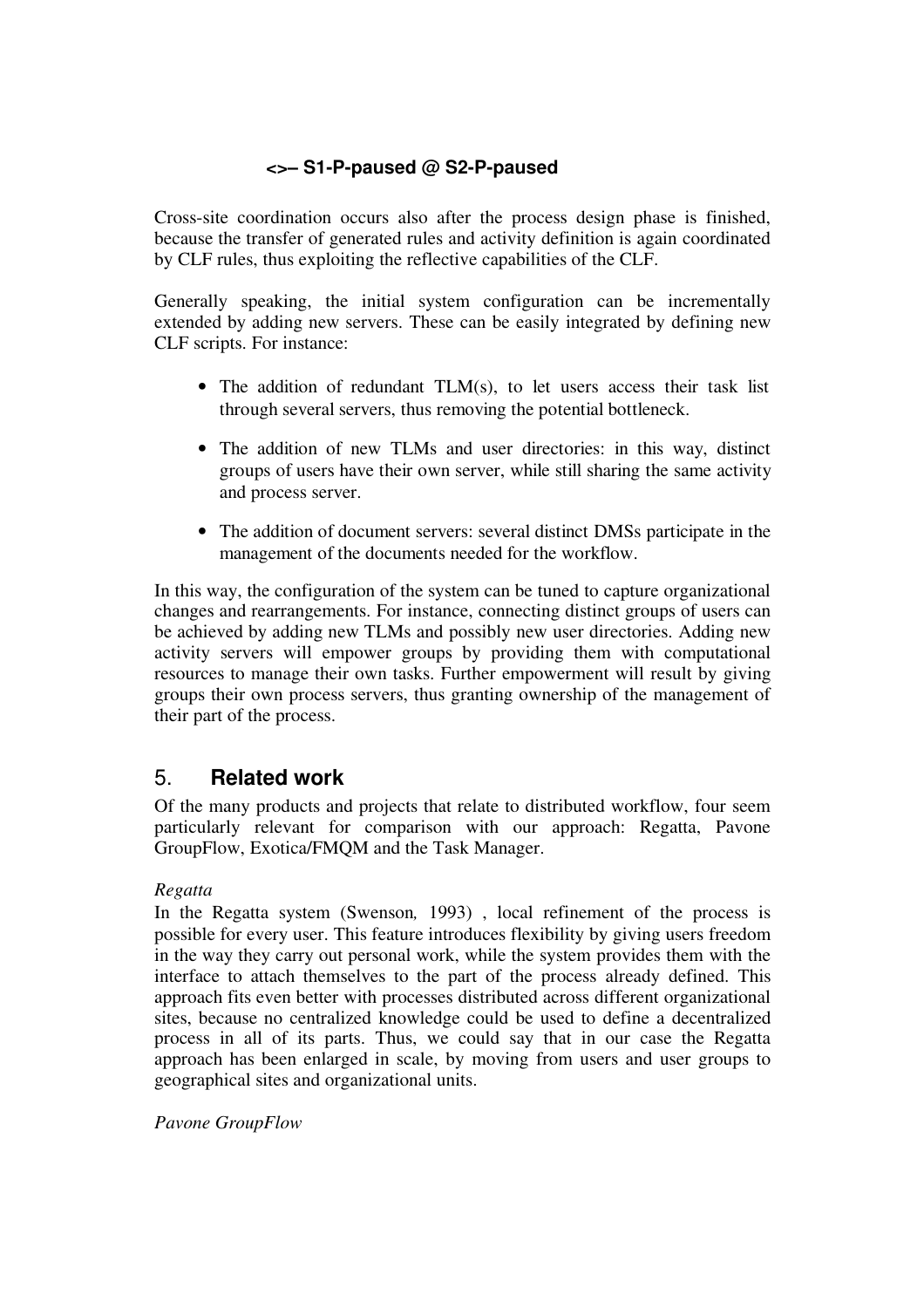Given the on-going lively debate on whether Notes or the Web will be the collaborative environment of the future (see Ginsburg and Duliba, 1997 for one perspective on this), another interesting comparison is with the GroupFlow product from Pavone, which is built on top of Lotus Notes.

The main aim in the design of GroupFlow has been to put higher level primitives for designing and enacting workflows on top of the Notes functionalities and APIs. The main achievement of this effort is that a collaborative environment for unstructured work such as Notes becomes seamlessly integrated with a processoriented environment, with graphical design and simulation tools. Moreover, users are given the option to freely switch from structured to unstructured work by leaving workflow, starting a Notes collaborative session and then resume the process. We have followed a similar approach in integrating workflow with the Web and BSCW, but in addition we have provided capabilities for distributing workflow that are missing from Pavone GroupFlow.

#### Exotica/FMQM

Exotica/FMQM (Alonso et al., 1995) is a distributed workflow prototype (based on IBM's workflow product FlowMark) where distribution is achieved through the use of message-oriented middleware (MOM). The use of MOM in Exotica/FMQM is similar to our use of the CLF for supporting inter-server communication during workflow execution. However, with respect to MOM, the use of a full-blown scripting language for coordination like the CLF offers the advantages of more flexible specification of the interaction protocols and provides capabilities for inter-node migration of activity definitions. Moreover, the CLF provides "light-weight" built-in transactional capabilities (two-phase commit), that in general can be achieved in MOM only through the integration with Transaction Processing (TP) monitors. These capabilities are particularly useful for maintaining system consistency of distributed workflow, and for integrating with legacy systems.

#### Task Manager

The Task Manager (Kreifelts *et al.*, 1993) is a tool developed at GMD for the management of distributed work. The users of the system share and manipulate common tasks by means of to-do lists. A task in the Task Manager is a generic structure that can be mapped onto a project, a procedure or just a shared folder, depending on the level of granularity with which it is specified. By means of the Task Manager users may organize cooperative tasks, monitor their progress, share documents and exchange messages during task performance. The system has moreover been designed for use not only over local networks, but also in a distributed environment. The architecture of the system is based on X.400 store and forward message transfer over an arbitrary number of domains. Each domain is based on a local area network and within each domain a client-server architecture is used to update a shared task structure. When users belonging to different domains are involved in a task, the task objects (and their sub-tasks) are replicated in every relevant domain. The concurrency problems that can arise from concurrent and distributed access to the tasks are managed via a set of protocols capable of preserving the causal order of operation on tasks and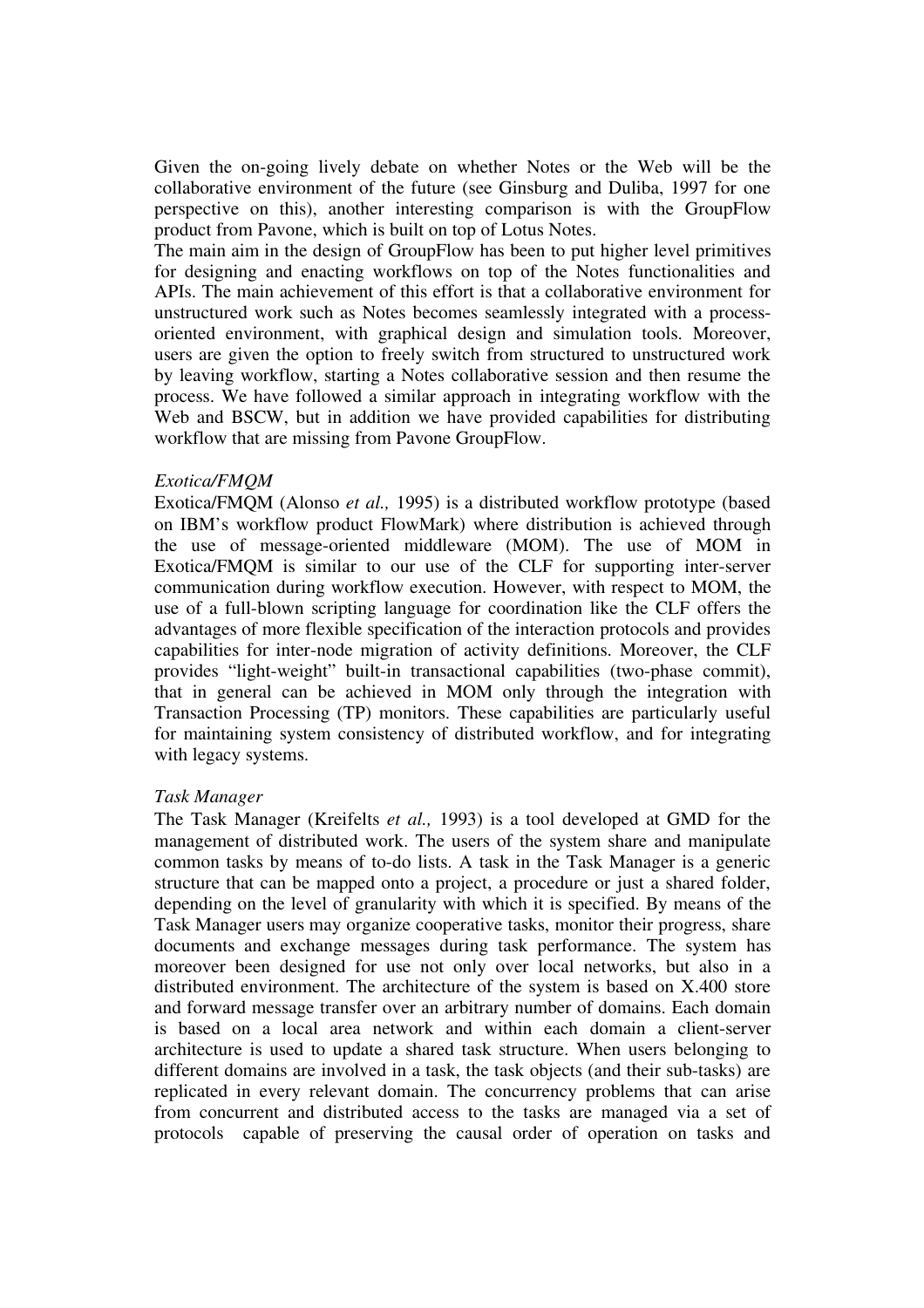resolving conflicting assignments by assuming a linear order on those events. This can sometimes cause local changes being "overwritten" by remote changes, in which case the user interface highlights and signals all the occurred changes. WebFlow and TaskManager appear to support similar functionalities through different infrastructures and protocols, namely WWW/HTTP and X.400. One relevant difference is, however, in the way inconsistencies are managed. TaskManager provides a specific component to decide which one, among a number of conflicting actions, should be accepted and which ones should be rejected. WebFlow prevents the possibility that inconsistencies ever arise through the use of the transactional capabilities provided by the CLF.

# 6. Conclusion

We have illustrated the WebFlow environment for distributed coordination services on the World Wide Web, focusing on the distributed workflow component. The general aim of WebFlow is to contribute to making into reality the potential for flexible IT support for organizational changes generated by the impact of the Web and the Inter/Intranet infrastructure on organizations. Further developments of WebFlow will address other aspects of IT support that are relevant for this purpose, such as electronic commerce and knowledge management tools.

# Acknowledgements

We are grateful to Jean-Marc Andreoli, Hervé Gallaire and François Pacull and to the anonymous referees of the International Journal of CSCW for helpful comments on earlier drafts of this paper.

# References

Alonso, G., C. Mohan, and R. Güntör (1995): Exotica/FMQM: A Persistent Message-Based Architecture for Distributed Workflow Management. In Proceedings of the IFIP Working Conference on Information Systems for Decentralized Organizations, Trondheim, August 1995.

Andreoli, J.-M., S. Freeman, and R. Pareschi (1996): The Coordination Language Facility: Coordination of Distributed Objects. Theory and Practice of Object Systems, 2:2, 1-18.

Andreoli, J.-M., H. Gallaire and R. Pareschi (1994): Rule-based Object Coordination, in ECOOP'94 Workshop on Object-based Models and Languages for Concurrent Systems, Springer Verlag, LNCS 924, 1994.

Bentley, R., W. Appelt, U. Busbach, E. Hinrichs, D. Kerr, K. Sikkel, J. Trevor and G. Woetzel (1997a): Basic Support for Cooperative Work on the World Wide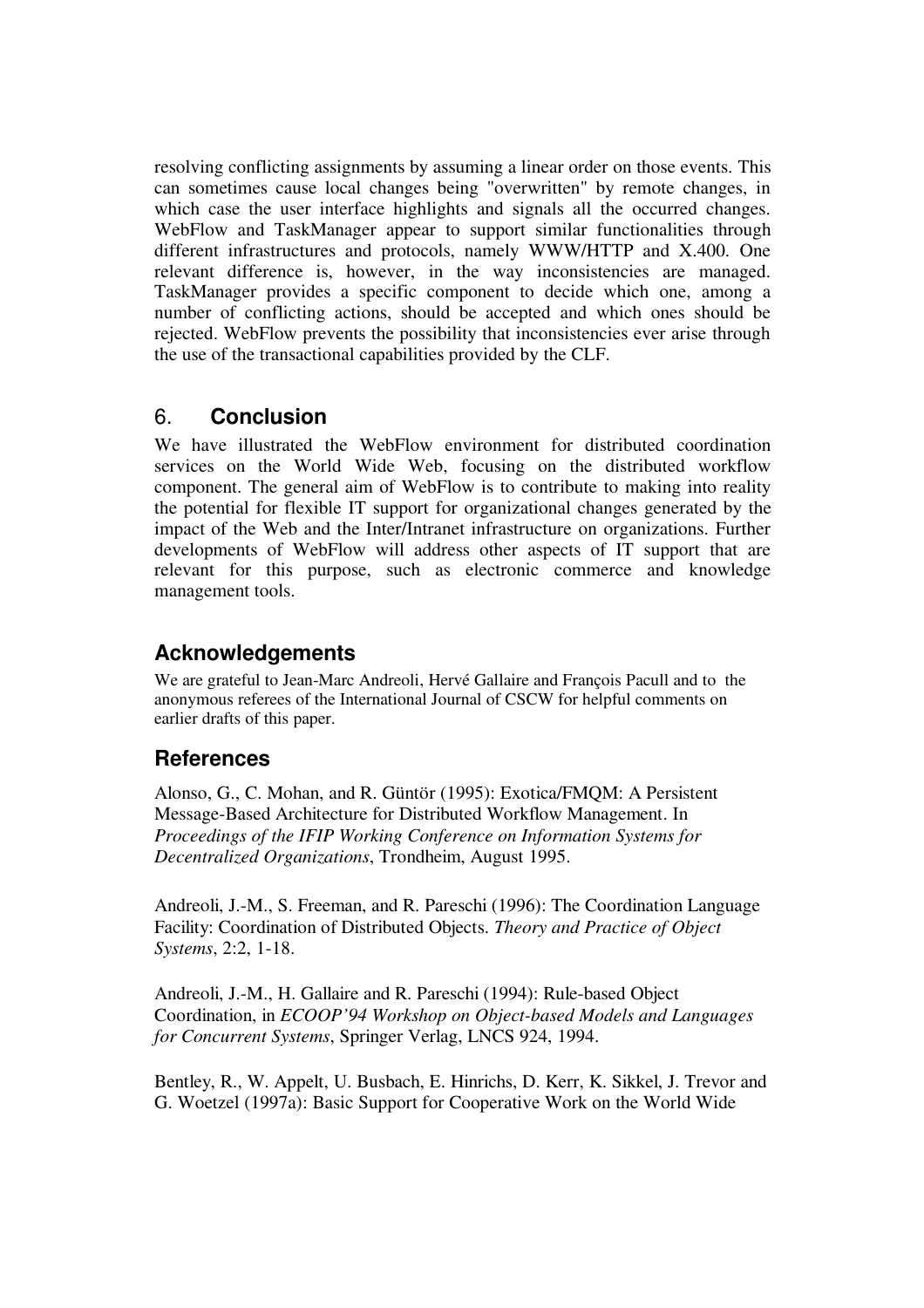Web, in International Journal of Human-Computer Studies: Special Issue on Novel Applications of the World Wide Web, Academic Press, 1997, in press.

Bentley R., T. Horstmann, and J. Trevor (1997b): The World Wide Web as enabling technology for CSCW: The case of BSCW, in International Journal of CSCW: special issue on CSCW and the Web, Kluwer, 1997, in press.

Borenstein, N. (1992): Computational mail as Network Infrastructure for Computer-Supported Cooperative Work. In J. Turner and R. Kraut (eds.): CSCW'92. Proceedings of the Conference on Computer Supported Cooperative Work, Toronto, Canada, October 31- November 4, 1992. New York: ACM Press.

Borghoff, U. M., and J.H. Schlichter (1996a): On Combining the Knowledge of Heterogenous Information Repositories. Journal of Universal Computer Science. vol. 2, no. 7

Borghoff U. M., P. Bottoni, P. Mussio, and R. Pareschi (1996b): Reflective Agents for Adaptive Workflows. RXRC technical report.

Borghoff U. M., R. Pareschi, H. Karch, M. Nöhmeier, and J.H. Schlichter (1996): Constraint-Based Information Gathering for a Network Publication System. In Proceedings of 1st International Conference on the Practical Application of Intelligent Agents and Multi-Agent Technology (PAAM '96), April 1996, London, U.K., pp. 45-59.

Bowers, J., G. Button, and W. Sharrock (1995): Workflow from Within and Without. In H. Marmolin et al. (eds.): Proceedings of the Fourth European Conference on Computer Supported Cooperative Work (ECSCW'95), Stockolm, Sweden, September 10-14, 1995. Dordrecht: Kluwer Academic Publisher, pp. 51- 66.

Ciborra, C. (1993): Teams, Markets, and Systems. Cambridge: Cambridge University Press.

DMA Technical Commitee (1995): AIIM Document Management Alliance. HTTP://www.aiim.org/dma/.

Dourish, P., J. Holmes, A. MacLean, P. Marqvardsen, and A. Zbyslaw (1996): Freeflow: Mediating Between Representation and Action in Workflow Systems. In Proceedings of the ACM 1996 Conference on Computer Supported Cooperative Work, Boston, Mass., November 16-20, 1996. New York: ACM Press.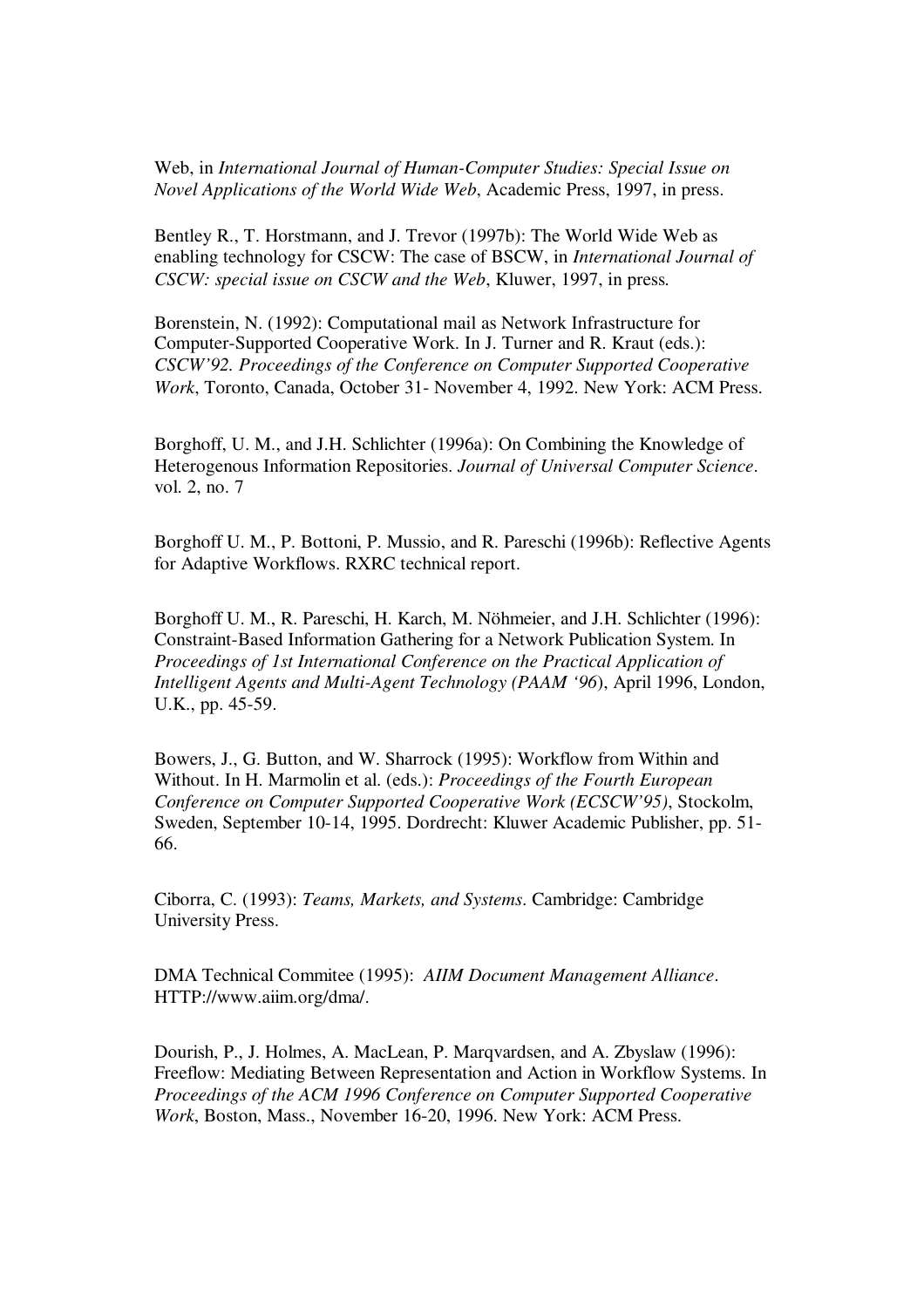Ellis, C., S.J. Gibbs, and G.L. Rein (1991): Groupware: Some Issues and Experiences. Communication of the ACM 34(1), pp. 39-58.

Ellis, C. , K. Keddara, and G. Rozenberg (1995): Dynamic Change Within Workflow Systems, Proc. COOCS '95, ACM Press, 1995, pp. 10-21.

Fukuyama, F. (1996): TRUST: The Social Virtues and the Creation of Prosperity. New York: Free Press.

Ginsburg, M., and K. Duliba (1997): Enterprise-level groupware choices: Evaluating Lotus Notes and Intranet-based solutions, in International Journal of CSCW: special issue on CSCW and the Web, Kluwer, 1997, in press.

Glance, N., D. Pagani, and R. Pareschi (1996): Generalized Process Structure Grammars (GPSG) for Flexible Representations of Work. In Proceedings of the ACM 1996 Conference on Computer Supported Cooperative Work, Boston, Mass., November 16-20, 1996. New York: ACM Press.

Kreifelts, T., E. Hinrichs, and G. Woetzel (1993): Sharing To-Do Lists with a Distributed Task Manager. In G. De Michelis et al. (eds.): Proceedings of the Third European Conference on Computer Supported Cooperative Work (ECSCW'93), Milano, Italy, September 13-17, 1993. Dordrecht: Kluwer Academic Publisher, pp. 31-46.

MacLean, A., and P. Marqvardsen (1996): Crossing the Border: Document Coordination and the Integration of Processes in a Distributed Organisation. Submitted for pubblication to the International Working Conference on Integration of Enterprise Information and Processes (IPIC '96).

Pacull , F., A. Sandoz, and A. Schiper (1994): Duplex: A Distributed Collaborative Editing Environment in Large Scale.In Proceedings of the ACM 1996 Conference on Computer Supported Cooperative Work, Chapel Hill, North Carolina, October 22-26, 1994. New York: ACM Press.

Posner, I.R., and R.M. Baeker (1992): How People Write Together. In Proceedings of the Twenty-fifth Annual Hawaii International Conference on the System Sciences, Vol. IV, pp. 127-38.